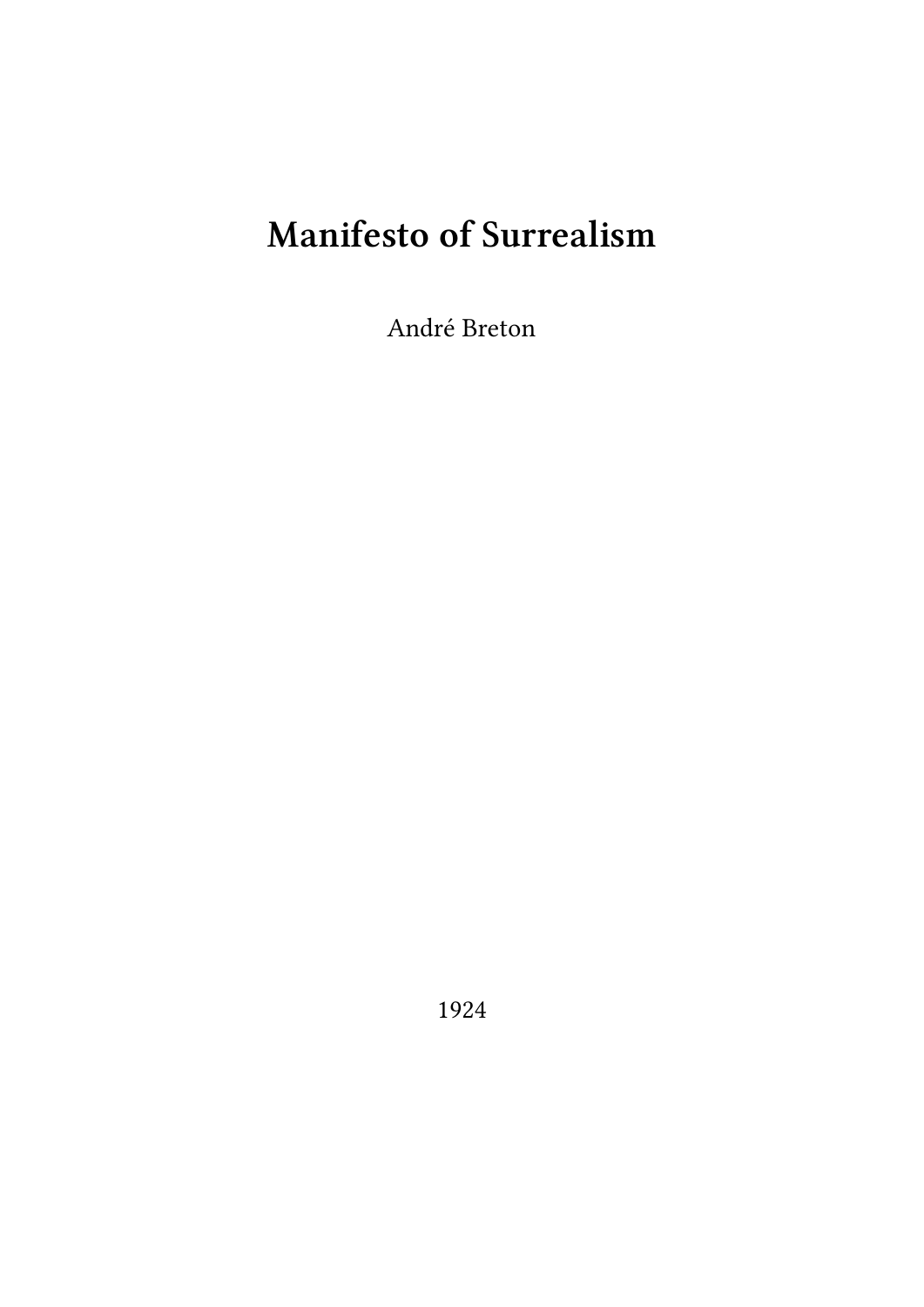## **Contents**

| SECRETS OF THE MAGICAL SURREALIST ART 22 |  |
|------------------------------------------|--|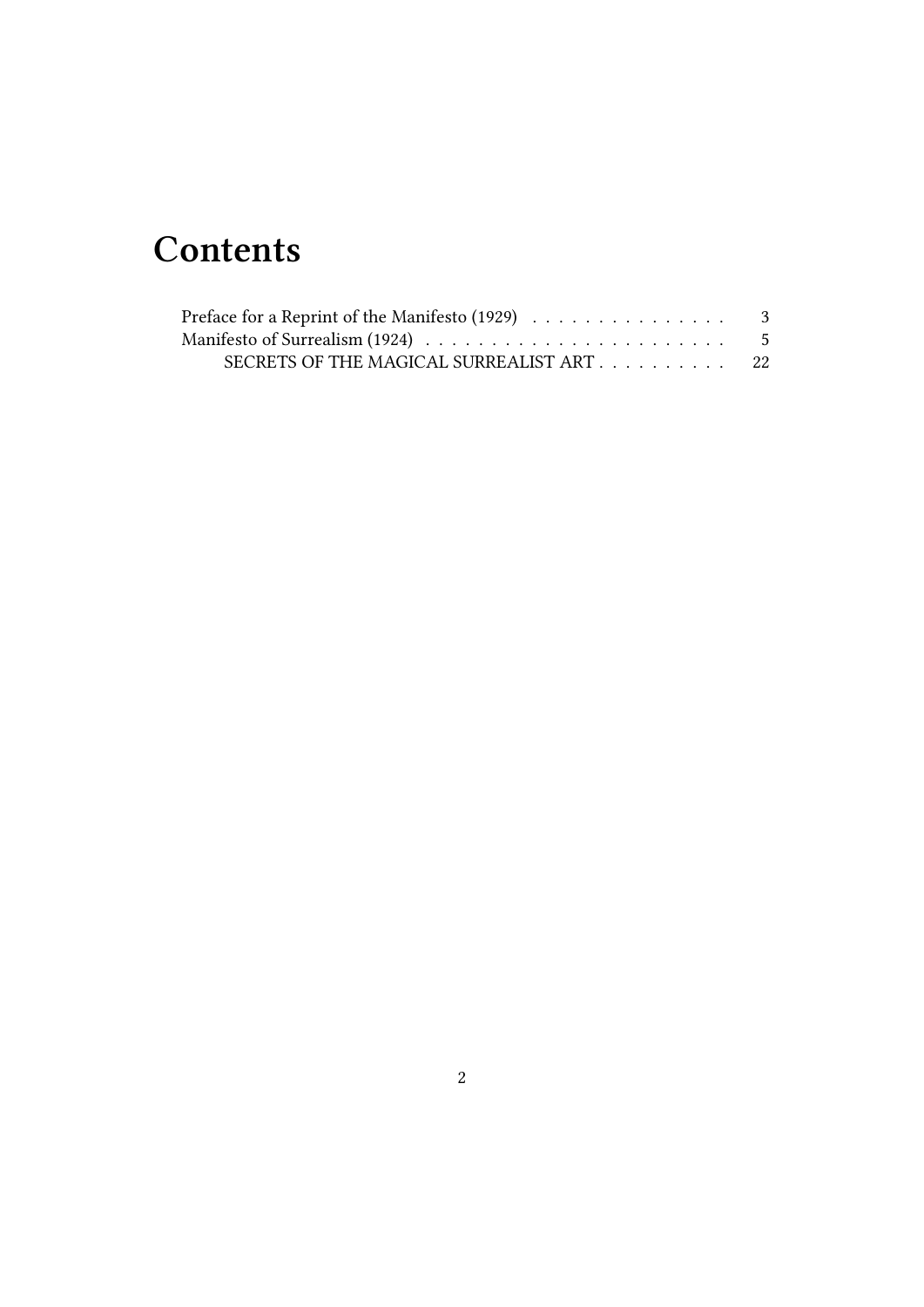### **Preface for a Reprint of the Manifesto (1929)**

It was to be expected that this book would change, and to the extent that it questioned our terrestrial existence by charging it nonetheless with everything that it comprises on this or that side of the limits we are in the habit of assigning to it, that its fate would be closely bound up with my own, which is, for example, to have written and not to have written books. Those attributed to me do not seem to me to exercise any greater influence on me than many others, and no doubt I am no longer as fully familiar with them as it is possible to be. Regardless of whatever controversy that may have arisen concerning the "Manifesto of Surrealism" between 1924 and 1929 – without arguing the pros and cons of its validity – it is obvious that, independent of this controversy, the human adventure continued to take place with the minimum of risks, on almost all sides at once, according to the whims of the imagination which alone causes real things. To allow a work one has written to be republished, a work not all that different from one you might more or less have read by someone else, is tantamount to "recognizing" I would not even go so far as to say a child whose features one had already ascertained were reasonably friendly, whose constitution is healthy enough, but rather something which, no matter how bravely it may have been, can no longer be. There is nothing I can do about it, except to blame myself for not always and in every respect having been a prophet. Still very much apropos is the famous question Arthur Craven, "in a very tired, very weary tone," asked Andre Gide: "Monsieur Gide, where are we with respect to time?" To which Gide, with no malice intended, replied: "Fifteen minutes before six." Ah!, it must indeed be admitted, we're in bad, we're in terrible shape when it comes to time.

Here as elsewhere admission and denial are tightly interwoven. I do not understand why, or how, how I am still living, or, for all the more reason, what I am living. If, from a system in which I believe, to which I slowly adapt myself, like Surrealism, there remains, if there will always remain, enough for me to immerse myself in, there will nonetheless never be enough to make me what I would like to be, no matter how indulgent I am about myself. A relative indulgence compared to that others have shown me (or non-me, I don't know). And yet I am living, I have even discovered that I care about life. The more I have sometimes found reasons for putting an end to it the more I have caught myself admiring some random square of parquet floor: it was really like silk, like the silk that would have been as beautiful as water. I liked this lucid pain, as though the entire universal drama of it had then passed through me and I was suddenly worth the trouble. But I liked it in the light of, how shall I say, of new things that I had never seen glow before. It was from this that I understood that, in spite of everything, life was given, that a force independent of that of expressing and making oneself heard spiritually presided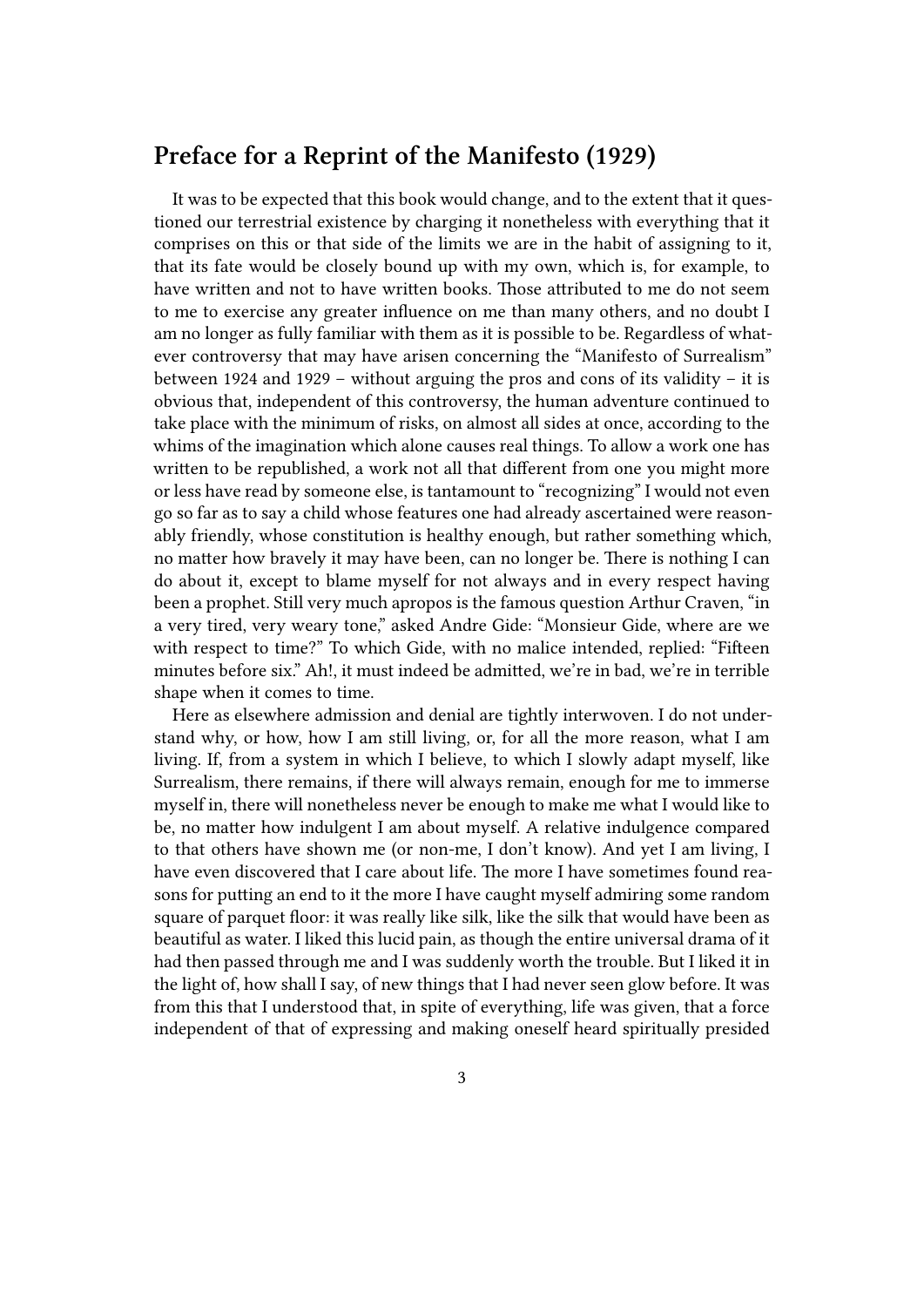– insofar as a living man is concerned – over reactions of invaluable interest, the secret of which will disappear with him. This secret has not been revealed to me, and as far as I am concerned its recognition in no way invalidates my confessed inaptitude for religious meditation. I simply believe that between my thought, such as it appears in what material people have been able to read that has my signature affixed to it, and me, which the true nature of my thought involves in something but precisely what I do not yet know, there is a world, an imperceptible world of phantasms, of hypothetical realizations, of wagers lost, and of lies, a cursory examination of which convinces me not to correct this work in the slightest. This book demands all the vanity of the scientific mind, all the puerility of this need for perspective which the bitter vicissitudes of history provide. This time again, faithful to the tendency that I have always had to ignore any kind of sentimental obstacle, I shall waste no time passing judgment on those among my initial companions who have become frightened and turned back, I shall not yield to the temptation to substitute names by means of which this book might be able to lay claim to being up-to-date. Fully mindful, however, that the most precious gifts of the mind cannot survive the smallest particle of honor, I shall simply reaffirm my unshakable confidence in the principle of an activity which has never deceived me, which seems to me more deserving than ever of our unstinting, absolute, insane devotion, for the simple reason that it alone is the dispenser, albeit at intervals well spaced out one from the other, of transfiguring rays of a grace I persist in comparing in all respects to divine grace.

André Breton, 1929.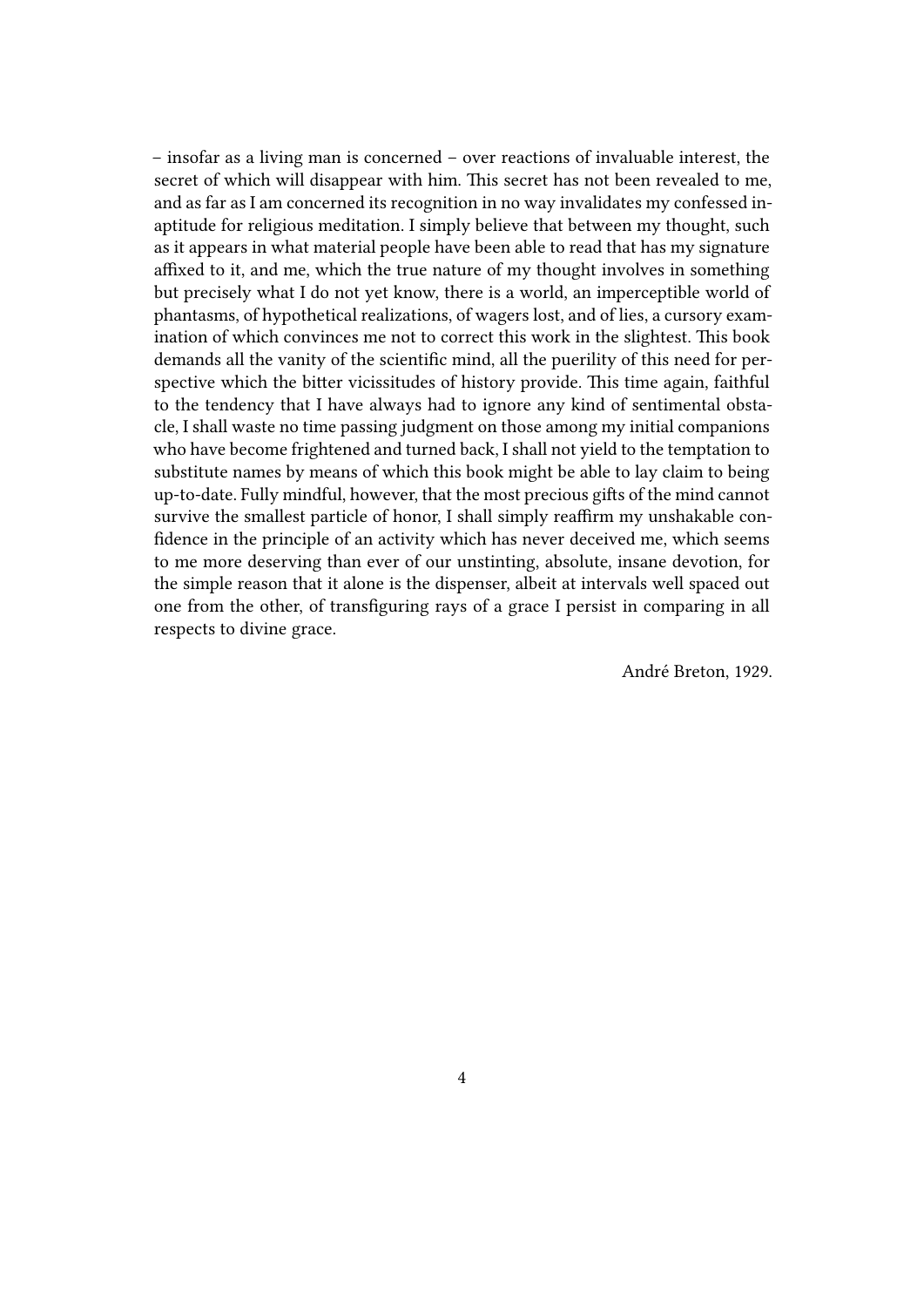### **Manifesto of Surrealism (1924)**

So strong is the belief in life, in what is most fragile in life – *real* life, I mean – that in the end this belief is lost. Man, that inveterate dreamer, daily more discontent with his destiny, has trouble assessing the objects he has been led to use, objects that his nonchalance has brought his way, or that he has earned through his own efforts, almost always through his own efforts, for he has agreed to work, at least he has not refused to try his luck (or what he calls his luck!). At this point he feels extremely modest: he knows what women he has had, what silly affairs he has been involved in; he is unimpressed by his wealth or his poverty, in this respect he is still a newborn babe and, as for the approval of his conscience, I confess that he does very nicely without it. If he still retains a certain lucidity, all he can do is turn back toward his childhood which, however his guides and mentors may have botched it, still strikes him as somehow charming. There, the absence of any known restrictions allows him the perspective of several lives lived at once; this illusion becomes firmly rooted within him; now he is only interested in the fleeting, the extreme facility of everything. Children set off each day without a worry in the world. Everything is near at hand, the worst material conditions are fine. The woods are white or black, one will never sleep.

But it is true that we would not dare venture so far, it is not merely a question of distance. Threat is piled upon threat, one yields, abandons a portion of the terrain to be conquered. This imagination which knows no bounds is henceforth allowed to be exercised only in strict accordance with the laws of an arbitrary utility; it is incapable of assuming this inferior role for very long and, in the vicinity of the twentieth year, generally prefers to abandon man to his lusterless fate.

Though he may later try to pull himself together on occasion, having felt that he is losing by slow degrees all reason for living, incapable as he has become of being able to rise to some exceptional situation such as love, he will hardly succeed. This is because he henceforth belongs body and soul to an imperative practical necessity which demands his constant attention. None of his gestures will be expansive, none of his ideas generous or far-reaching. In his mind's eye, events real or imagined will be seen only as they relate to a welter of similar events, events in which he has not participated, *abortive* events. What am I saying: he will judge them in relationship to one of these events whose consequences are more reassuring than the others. On no account will he view them as his salvation.

Beloved imagination, what I most like in you is your unsparing quality.

There remains madness, "the madness that one locks up," as it has aptly been described. That madness or another… We all know, in fact, that the insane owe their incarceration to a tiny number of legally reprehensible acts and that, were it not for these acts their freedom (or what we see as their freedom) would not be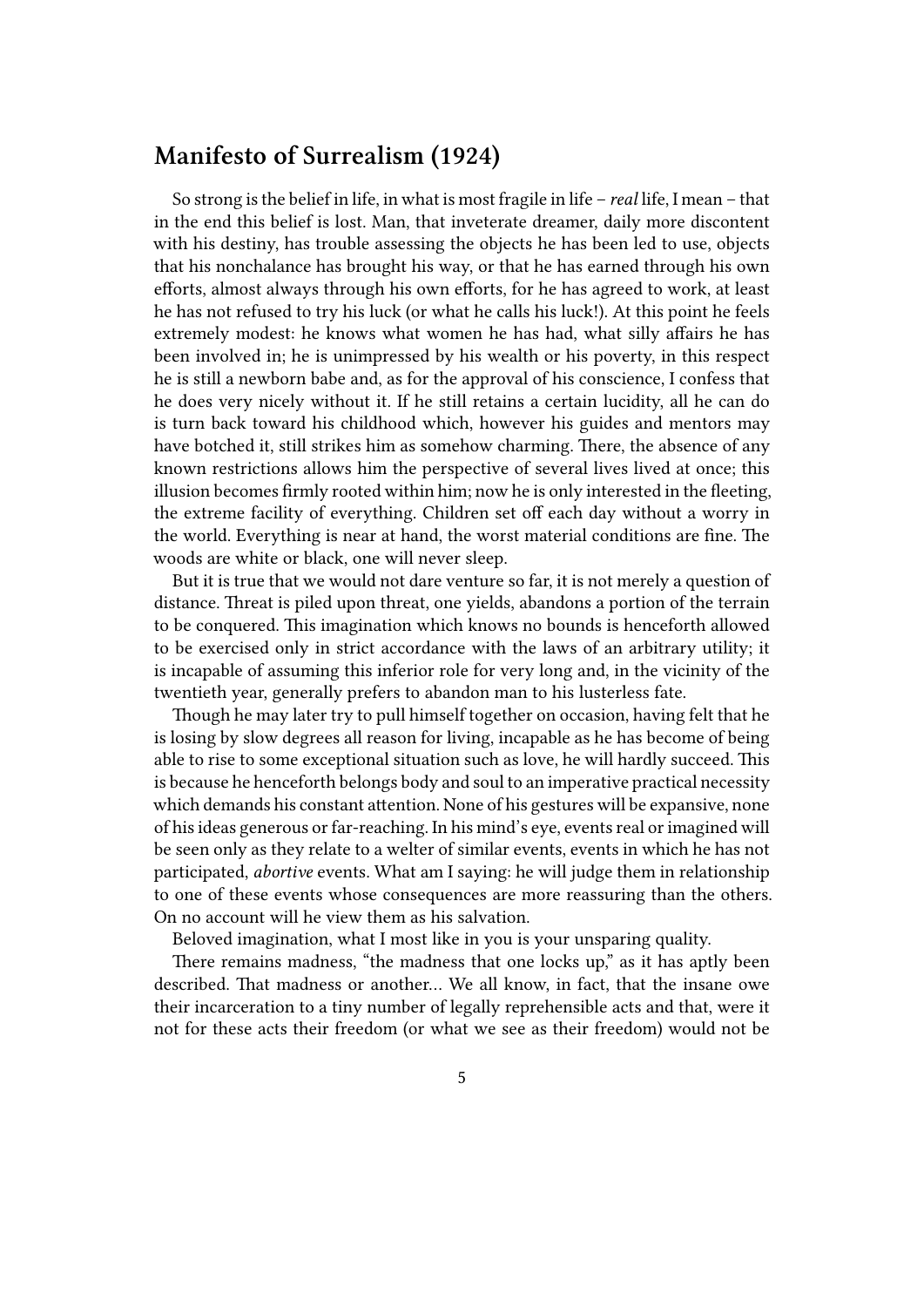threatened. I am willing to admit that they are, to some degree, victims of their imagination, in that it induces them not to pay attention to certain rules – outside of which the species feels threatened – which we are all supposed to know and respect. But their profound indifference to the way in which we judge them, and even to the various punishments meted out to them, allows us to suppose that they derive a great deal of comfort and consolation from their imagination, that they enjoy their madness sufficiently to endure the thought that its validity does not extend beyond themselves. And, indeed, hallucinations, illusions, etc., are not a source of trifling pleasure. The best controlled sensuality partakes of it, and I know that there are many evenings when I would gladly that pretty hand which, during the last pages of Taine's *L'Intelligence,* indulges in some curious misdeeds. I could spend my whole life prying loose the secrets of the insane. These people are honest to a fault, and their naiveté has no peer but my own. Christopher Columbus should have set out to discover America with a boatload of madmen. And note how this madness has taken shape, and endured.

It is not the fear of madness which will oblige us to leave the flag of imagination furled.

The case against the realistic attitude demands to be examined, following the case against the materialistic attitude. The latter, more poetic in fact than the former, admittedly implies on the part of man a kind of monstrous pride which, admittedly, is monstrous, but not a new and more complete decay. It should above all be viewed as a welcome reaction against certain ridiculous tendencies of spiritualism. Finally, it is not incompatible with a certain nobility of thought.

By contrast, the realistic attitude, inspired by positivism, from Saint Thomas Aquinas to Anatole France, clearly seems to me to be hostile to any intellectual or moral advancement. I loathe it, for it is made up of mediocrity, hate, and dull conceit. It is this attitude which today gives birth to these ridiculous books, these insulting plays. It constantly feeds on and derives strength from the newspapers and stultifies both science and art by assiduously flattering the lowest of tastes; clarity bordering on stupidity, a dog's life. The activity of the best minds feels the effects of it; the law of the lowest common denominator finally prevails upon them as it does upon the others. An amusing result of this state of affairs, in literature for example, is the generous supply of novels. Each person adds his personal little "observation" to the whole. As a cleansing antidote to all this, M. Paul Valéry recently suggested that an anthology be compiled in which the largest possible number of opening passages from novels be offered; the resulting insanity, he predicted, would be a source of considerable edification. The most famous authors would be included. Such a though reflects great credit on Paul Valéry who, some time ago, speaking of novels, assured me that, so far as he was concerned, he would continue to refrain from writing: "The Marquise went out at five." But has he kept his word?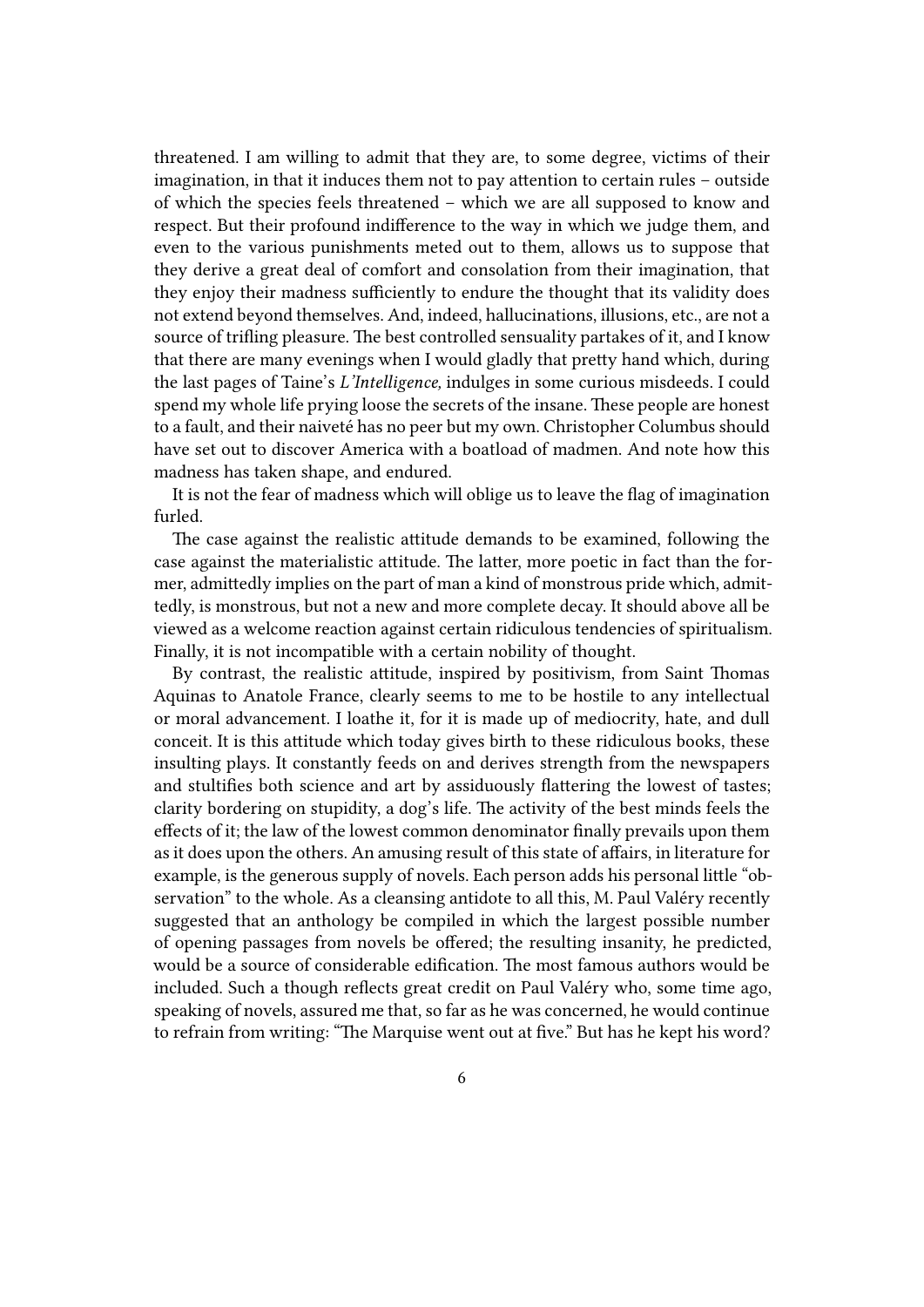If the purely informative style, of which the sentence just quoted is a prime example, is virtually the rule rather than the exception in the novel form, it is because, in all fairness, the author's ambition is severely circumscribed. The circumstantial, needlessly specific nature of each of their notations leads me to believe that they are perpetrating a joke at my expense. I am spared not even one of the character's slightest vacillations: will he be fairhaired? what will his name be? will we first meet him during the summer? So many questions resolved once and for all, as chance directs; the only discretionary power left me is to close the book, which I am careful to do somewhere in the vicinity of the first page. And the descriptions! There is nothing to which their vacuity can be compared; they are nothing but so many superimposed images taken from some stock catalogue, which the author utilizes more and more whenever he chooses; he seizes the opportunity to slip me his postcards, he tries to make me agree with him about the clichés:

*"The small room into which the young man was shown was covered with yellow wallpaper: there were geraniums in the windows, which were covered with muslin curtains; the setting sun cast a harsh light over the entire setting…. There was nothing special about the room. The furniture, of yellow wood, was all very old. A sofa with a tall back turned down, an oval table opposite the sofa, a dressing table and a mirror set against the pierglass, some chairs along the walls, two or three etchings of no value portraying some German girls with birds in their hands – such were the furnishings."* (Dostoevski, *Crime and Punishment*)

I am in no mood to admit that the mind is interested in occupying itself with such matters, even fleetingly. It may be argued that this school-boy description has its place, and that at this juncture of the book the author has his reasons for burdening me. Nevertheless he is wasting his time, for I refuse to go into his room. Others' laziness or fatigue does not interest me. I have too unstable a notion of the continuity of life to equate or compare my moments of depression or weakness with my best moments. When one ceases to feel, I am of the opinion one should keep quiet. And I would like it understood that I am not accusing or condemning lack of originality *as such.* I am only saying that I do not take particular note of the empty moments of my life, that it may be unworthy for any man to crystallize those which seem to him to be so. I shall, with your permission, *ignore* the description of that room, and many more like it.

Not so fast, there; I'm getting into the area of psychology, a subject about which I shall be careful not to joke.

The author attacks a character and, this being settled upon, parades his hero to and fro across the world. No matter what happens, this hero, whose actions and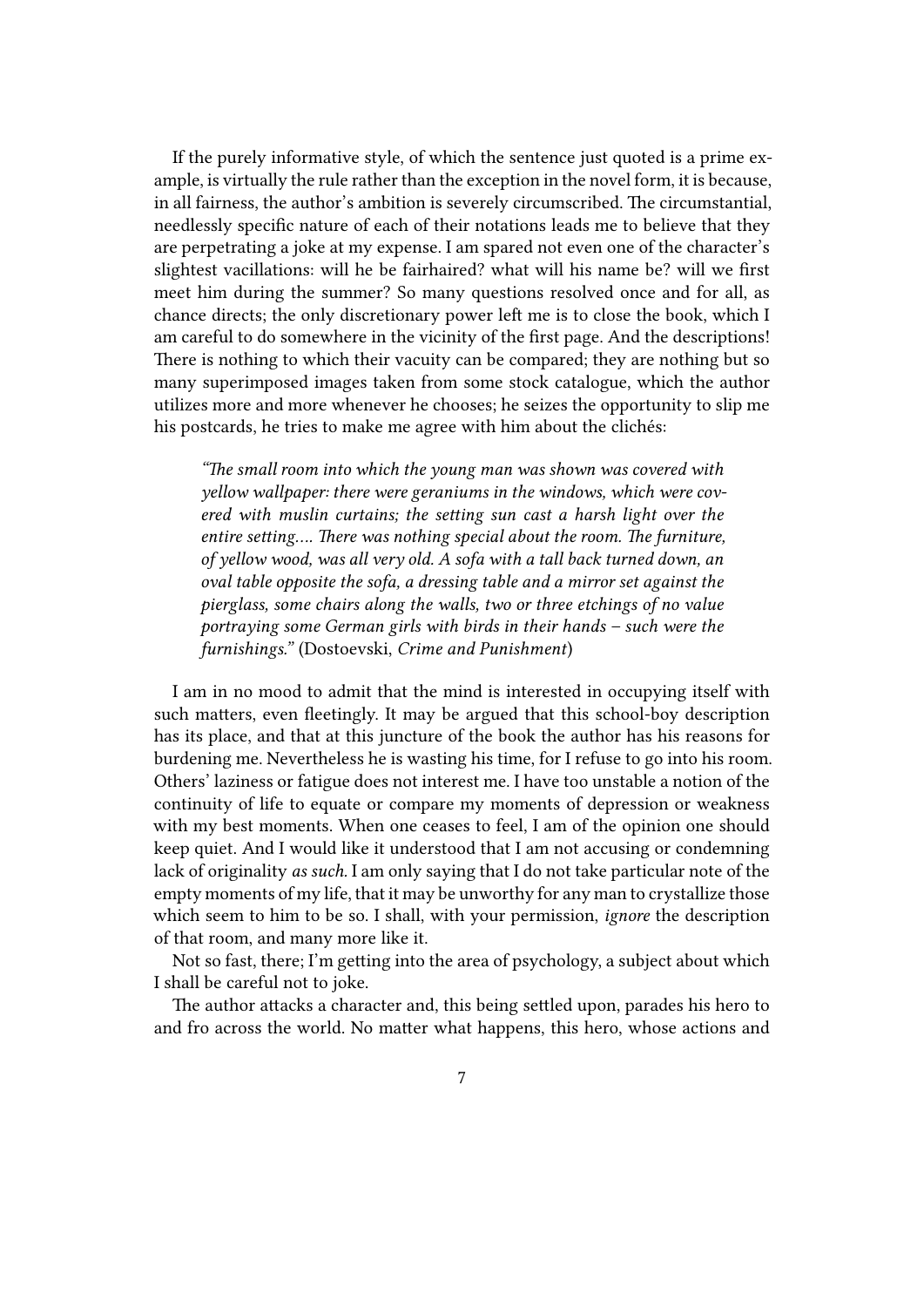reactions are admirably predictable, is compelled not to thwart or upset — even though he looks as though he is  $-$  the calculations of which he is the object. The currents of life can appear to lift him up, roll him over, cast him down, he will still belong to this *readymade* human type. A simple game of chess which doesn't interest me in the least — man, whoever he may be, being for me a mediocre opponent. What I cannot bear are those wretched discussions relative to such and such a move, since winning or losing is not in question. And if the game is not worth the candle, if objective reason does a frightful job  $-$  as indeed it does  $$ of serving him who calls upon it, is it not fitting and proper to avoid all contact with these categories? "Diversity is so vast that every different tone of voice, every step, cough, every wipe of the nose, every sneeze..." $^1$  If in a cluster of grapes there are no two alike, why do you want me to describe this grape by the other, by all the others, why do you want me to make a palatable grape? Our brains are dulled by the incurable mania of wanting to make the unknown known, classifiable. The desire for analysis wins out over the sentiments.<sup>2</sup> The result is statements of undue length whose persuasive power is attributable solely to their strangeness and which impress the reader only by the abstract quality of their vocabulary, which moreover is ill-defined. If the general ideas that philosophy has thus far come up with as topics of discussion revealed by their very nature their definitive incursion into a broader or more general area. I would be the first to greet the news with joy. But up till now it has been nothing but idle repartee; the flashes of wit and other niceties vie in concealing from us the true thought in search of itself, instead of concentrating on obtaining successes. It seems to me that every act is its own justification, at least for the person who has been capable of committing it, that it is endowed with a radiant power which the slightest gloss is certain to diminish. Because of this gloss, it even in a sense ceases to happen. It gains nothing to be thus distinguished. Stendhal's heroes are subject to the comments and appraisals — appraisals which are more or less successful — made by that author, which add not one whit to their glory. Where we really find them again is at the point at which Stendahl has lost them.

We are still living under the reign of logic: this, of course, is what I have been driving at. But in this day and age logical methods are applicable only to solving problems of secondary interest. The absolute rationalism that is still in vogue allows us to consider only facts relating directly to our experience. Logical ends, on the contrary, escape us. It is pointless to add that experience itself has found itself increasingly circumscribed. It paces back and forth in a cage from which it is more and more difficult to make it emerge. It too leans for support on what is most

 $\overline{1}$  Pascal.

<sup>2</sup> Barrès, *Proust.*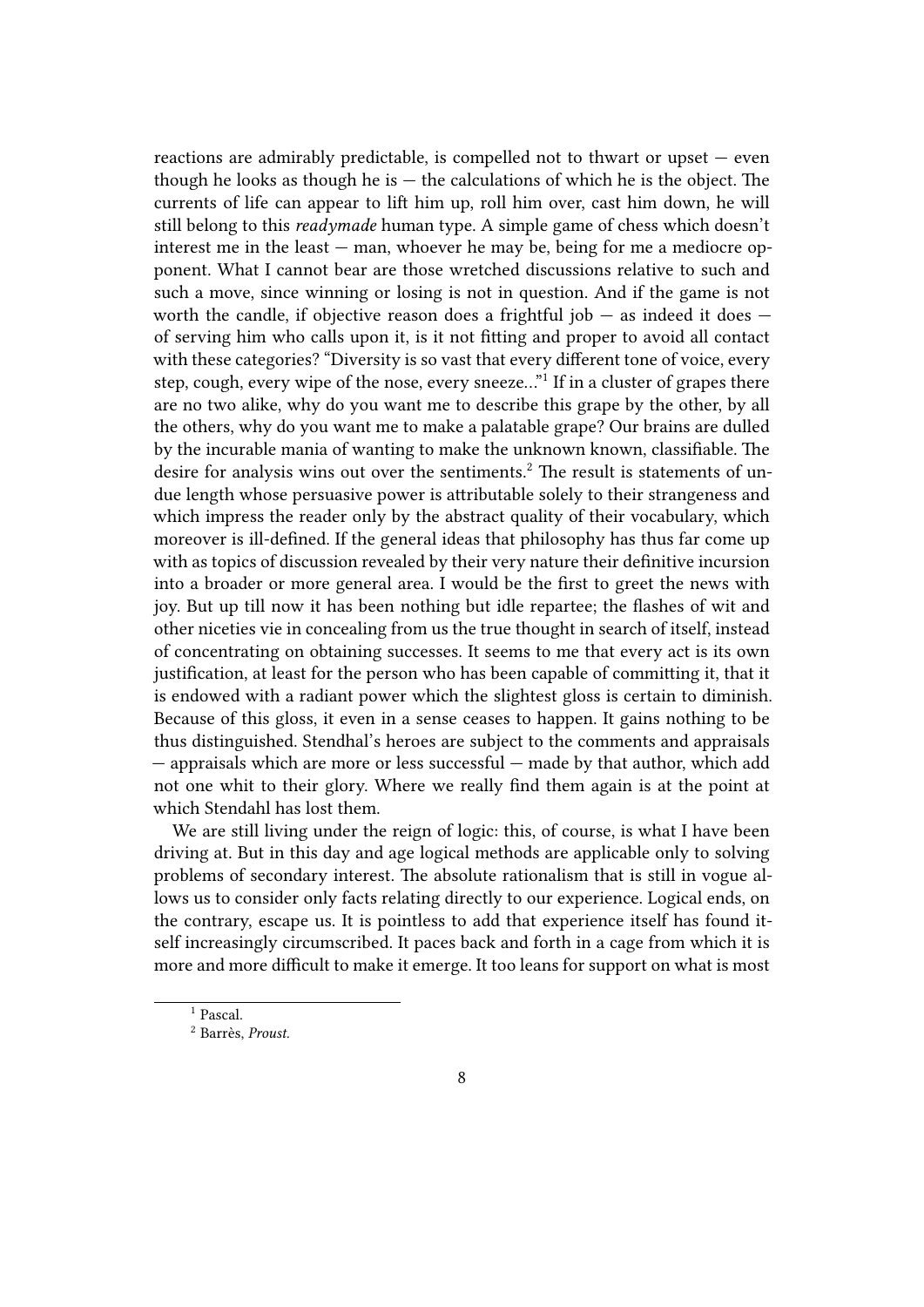immediately expedient, and it is protected by the sentinels of common sense. Under the pretense of civilization and progress, we have managed to banish from the mind everything that may rightly or wrongly be termed superstition, or fancy; forbidden is any kind of search for truth which is not in conformance with accepted practices. It was, apparently, by pure chance that a part of our mental world which we pretended not to be concerned with any longer — and, in my opinion by far the most important part — has been brought back to light. For this we must give thanks to the discoveries of Sigmund Freud. On the basis of these discoveries a current of opinion is finally forming by means of which the human explorer will be able to carry his investigation much further, authorized as he will henceforth be not to confine himself solely to the most summary realities. The imagination is perhaps on the point of reasserting itself, of reclaiming its rights. If the depths of our mind contain within it strange forces capable of augmenting those on the surface, or of waging a victorious battle against them, there is every reason to seize them — first to seize them, then, if need be, to submit them to the control of our reason. The analysts themselves have everything to gain by it. But it is worth noting that no means has been designated a priori for carrying out this undertaking, that until further notice it can be construed to be the province of poets as well as scholars, and that its success is not dependent upon the more or less capricious paths that will be followed.

Freud very rightly brought his critical faculties to bear upon the dream. It is, in fact, inadmissible that this considerable portion of psychic activity (since, at least from man's birth until his death, thought offers no solution of continuity, the sum of the moments of the dream, from the point of view of time, and taking into consideration only the time of pure dreaming, that is the dreams of sleep, is not inferior to the sum of the moments of reality, or, to be more precisely limiting, the moments of waking) has still today been so grossly neglected. I have always been amazed at the way an ordinary observer lends so much more credence and attaches so much more importance to waking events than to those occurring in dreams. It is because man, when he ceases to sleep, is above all the plaything of his memory, and in its normal state memory takes pleasure in weakly retracing for him the circumstances of the dream, in stripping it of any real importance, and in dismissing the only *determinant* from the point where he thinks he has left it a few hours before: this firm hope, this concern. He is under the impression of continuing something that is worthwhile. Thus the dream finds itself reduced to a mere parenthesis, as is the night. And, like the night, dreams generally contribute little to furthering our understanding. This curious state of affairs seems to me to call for certain reflections:

1) Within the limits where they operate (or are thought to operate) dreams give every evidence of being continuous and show signs of organization. Memory alone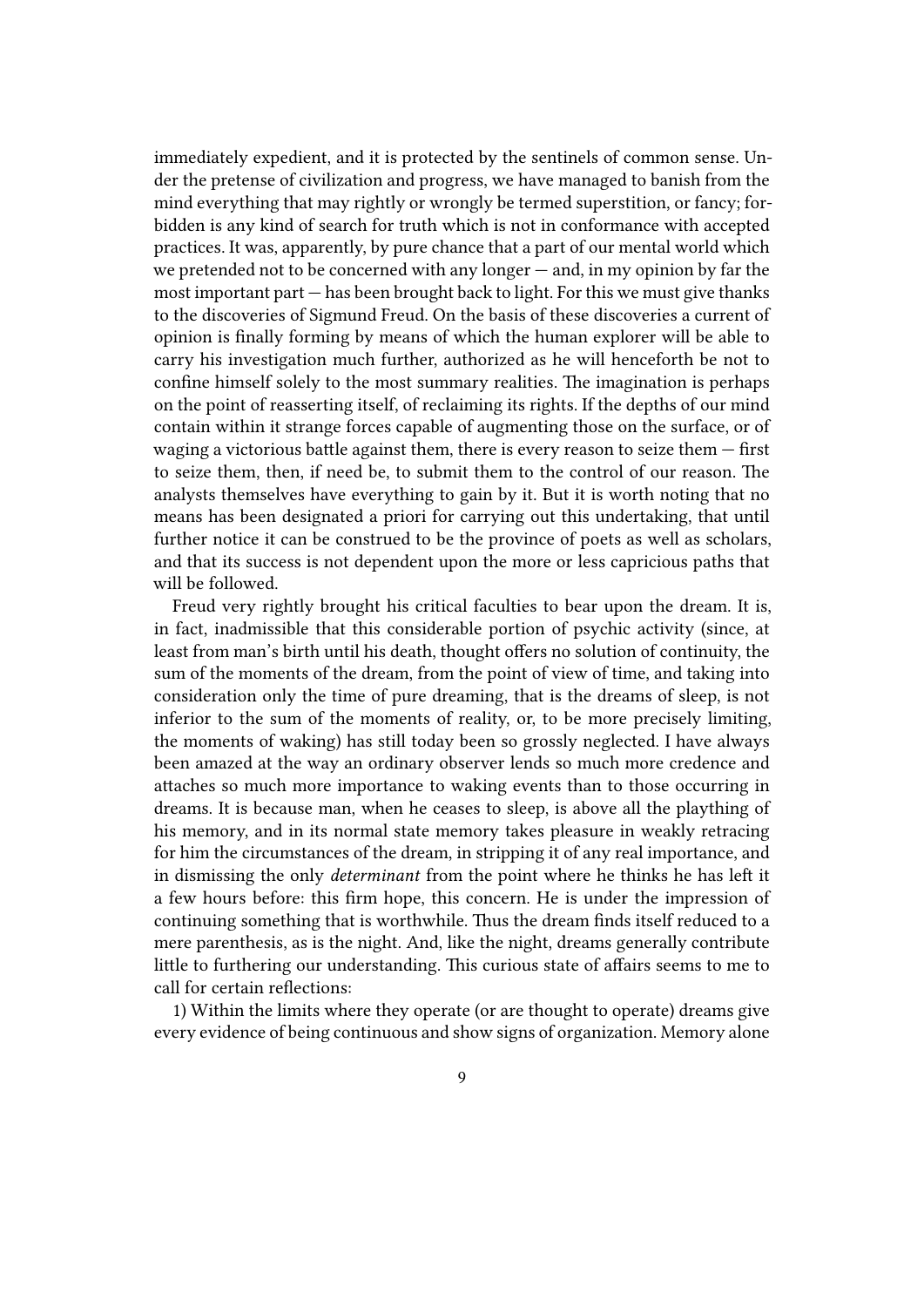arrogates to itself the right to excerpt from dreams, to ignore the transitions, and to depict for us rather a series of dreams than the *dream itself.* By the same token, at any given moment we have only a distinct notion of realities, the coordination of which is a question of will.<sup>3</sup> What is worth noting is that nothing allows us to presuppose a greater dissipation of the elements of which the dream is constituted. I am sorry to have to speak about it according to a formula which in principle excludes the dream. When will we have sleeping logicians, sleeping philosophers? I would like to sleep, in order to surrender myself to the dreamers, the way I surrender myself to those who read me with eyes wide open; in order to stop imposing, in this realm, the conscious rhythm of my thought. Perhaps my dream last night follows that of the night before, and will be continued the next night, with an exemplary strictness. *It's quite possible,* as the saying goes. And since it has not been proved in the slightest that, in doing so, the "reality" with which I am kept busy continues to exist in the state of dream, that it does not sink back down into the immemorial, why should I not grant to dreams what I occasionally refuse reality, that is, this value of certainty in itself which, in its own time, is not open to my repudiation? Why should I not expect from the sign of the dream more than I expect from a degree of consciousness which is daily more acute? Can't the dream also be used in solving the fundamental questions of life? Are these questions the same in one case as in the other and, in the dream, do these questions already exist? Is the dream any less restrictive or punitive than the rest? I am growing old and, more than that reality to which I believe I subject myself, it is perhaps the dream, the difference with which I treat the dream, which makes me grow old.

2) Let me come back again to the waking state. I have no choice but to consider it a phenomenon of interference. Not only does the mind display, in this state, a strange tendency to lose its bearings (as evidenced by the slips and mistakes the secrets of which are just beginning to be revealed to us), but, what is more, it does not appear that, when the mind is functioning normally, it really responds to anything but the suggestions which come to it from the depths of that dark night to which I commend it. However conditioned it may be, its balance is relative. It scarcely dares express itself and, if it does, it confines itself to verifying that such and such an idea, or such and such a woman, has made an impression on it. What impression it would be hard pressed to say, by which it reveals the degree of its subjectivity, and nothing more. This idea, this woman, disturb it, they tend to make it less severe. What they do is isolate the mind for a second from its solvent and spirit it to heaven, as the beautiful precipitate it can be, that it is. When all else

<sup>3</sup> Account must be taken of the *depth* of the dream. For the most part I retain only what I can glean from its most superficial layers. What I most enjoy contemplating about a dream is everything that sinks back below the surface in a waking state, everything I have forgotten about my activities in the course of the preceding day, dark foliage, stupid branches. In "reality," likewise, I prefer to *fall.*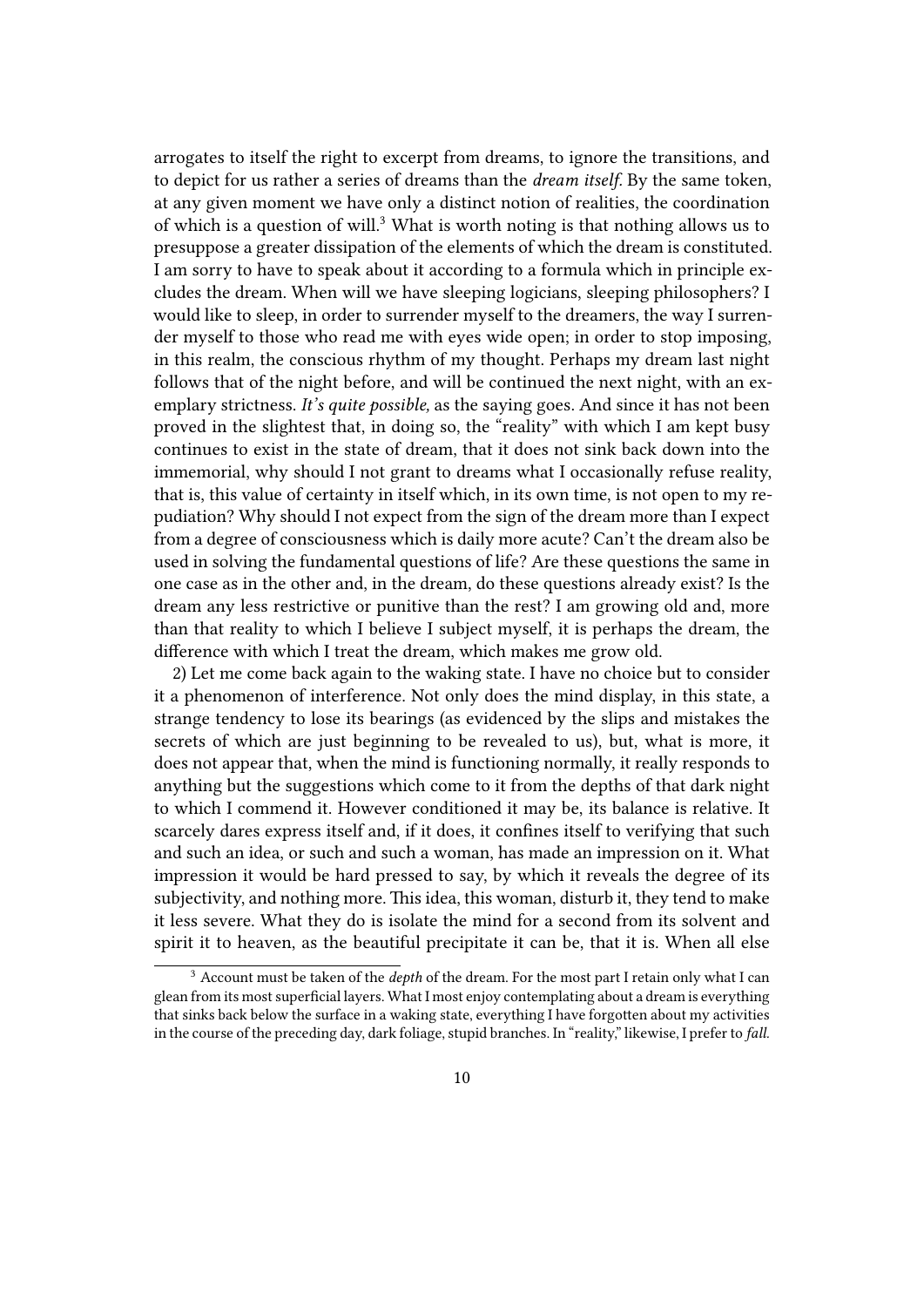fails, it then calls upon chance, a divinity even more obscure than the others to whom it ascribes all its aberrations. Who can say to me that the angle by which that idea which affects it is offered, that what it likes in the eye of that woman is not precisely what links it to its dream, binds it to those fundamental facts which, through its own fault, it has lost? And if things were different, what might it be capable of? I would like to provide it with the key to this corridor.

3)The mind of the man who dreams is fully satisfied by what happens to him.The agonizing question of possibility is no longer pertinent. Kill, fly faster, love to your heart's content. And if you should die, are you not certain of reawaking among the dead? Let yourself be carried along, events will not tolerate your interference. You are nameless. The ease of everything is priceless.

What reason, I ask, a reason so much vaster than the other, makes dreams seem so natural and allows me to welcome unreservedly a welter of episodes so strange that they could confound me now as I write? And yet I can believe my eyes, my ears; this great day has arrived, this beast has spoken.

If man's awaking is harder, if it breaks the spell too abruptly, it is because he has been led to make for himself too impoverished a notion of atonement.

4) From the moment when it is subjected to a methodical examination, when, by means yet to be determined, we succeed in recording the contents of dreams in their entirety (and that presupposes a discipline of memory spanning generations; but let us nonetheless begin by noting the most salient facts), when its graph will expand with unparalleled volume and regularity, we may hope that the mysteries which really are not will give way to the great Mystery. I believe in the future resolution of these two states, dream and reality, which are seemingly so contradictory, into a kind of absolute reality, a *surreality,* if one may so speak. It is in quest of this surreality that I am going, certain not to find it but too unmindful of my death not to calculate to some slight degree the joys of its possession.

A story is told according to which Saint-Pol-Roux, in times gone by, used to have a notice posted on the door of his manor house in Camaret, every evening before he went to sleep, which read: THE POET IS WORKING.

A great deal more could be said, but in passing I merely wanted to touch upon a subject which in itself would require a very long and much more detailed discussion; I shall come back to it. At this juncture, my intention was merely to mark a point by noting the *hate of the marvelous* which rages in certain men, this absurdity beneath which they try to bury it. Let us not mince words: the marvelous is always beautiful, anything marvelous is beautiful, in fact only the marvelous is beautiful.

In the realm of literature, only the marvelous is capable of fecundating works which belong to an inferior category such as the novel, and generally speaking, anything that involves storytelling. Lewis' *The Monk* is an admirable proof of this.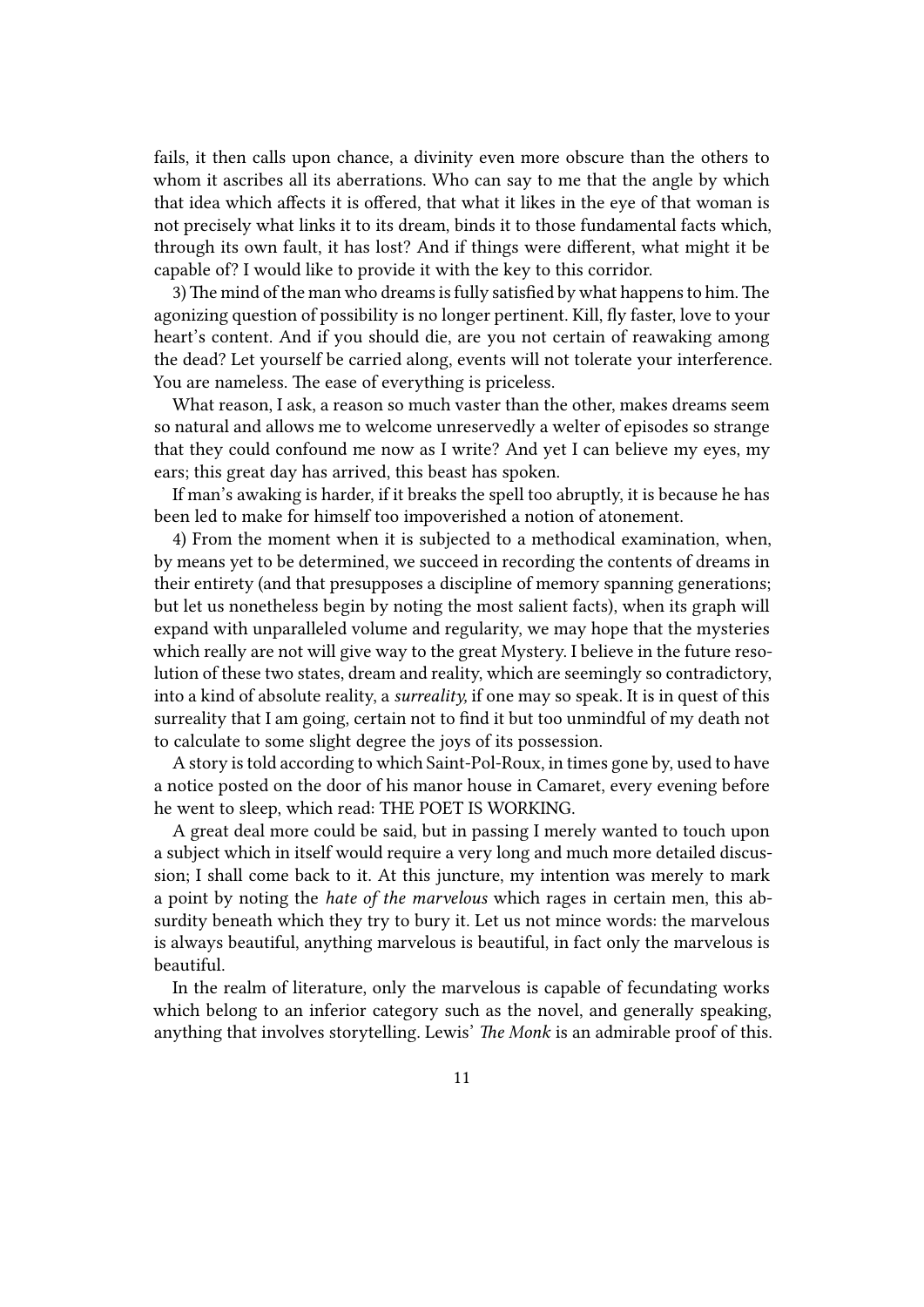It is infused throughout with the presence of the marvelous. Long before the author has freed his main characters from all temporal constraints, one feels them ready to act with an unprecedented pride. This passion for eternity with which they are constantly stirred lends an unforgettable intensity to their torments, and to mine. I mean that this book, from beginning to end, and in the purest way imaginable, exercises an exalting effect only upon that part of the mind which aspires to leave the earth and that, stripped of an insignificant part of its plot, which belongs to the period in which it was written, it constitutes a paragon of precision and innocent grandeur.<sup>4</sup> It seems to me none better has been done, and that the character of Mathilda in particular is the most moving creation that one can credit to this *figurative* fashion in literature. She is less a character than a continual temptation. And if a character is not a temptation, what is he? An extreme temptation, she. In *The Monk* the "nothing is impossible for him who dares try" gives it its full, convincing measure. Ghosts play a logical role in the book, since the critical mind does not seize them in order to dispute them. Ambrosio's punishment is likewise treated in a legitimate manner, since it is finally accepted by the critical faculty as a natural denouement.

It may seem arbitrary on my part, when discussing the marvelous, to choose this model, from which both the Nordic literatures and Oriental literatures have borrowed time and time again, not to mention the religious literatures of every country. This is because most of the examples which these literatures could have furnished me with are tainted by puerility, for the simple reason that they are addressed to children. At an early age children are weaned on the marvelous, and later on they fail to retain a sufficient virginity of mind to thoroughly enjoy fairy tales. No matter how charming they may be, a grown man would think he were reverting to childhood by nourishing himself on fairy tales, and I am the first to admit that all such tales are not suitable for him. The fabric of adorable improbabilities must be made a trifle more subtle the older we grow, and we are still at the age of waiting for this kind of spider… But the faculties do not change radically. Fear, the attraction of the unusual, chance, the taste for things extravagant are all devices which we can always call upon without fear of deception. There are fairy tales to be written for adults, fairy tales still almost blue.

The marvelous is not the same in every period of history: it partakes in some obscure way of a sort of general revelation only the fragments of which come down to us: they are the romantic *ruins,* the modern *mannequin,* or any other symbol capable of affecting the human sensibility for a period of time. In these areas which make us smile, there is still portrayed the incurable human restlessness, and this

<sup>4</sup> What is admirable about the fantastic is that there is no longer anything fantastic: there is only the real.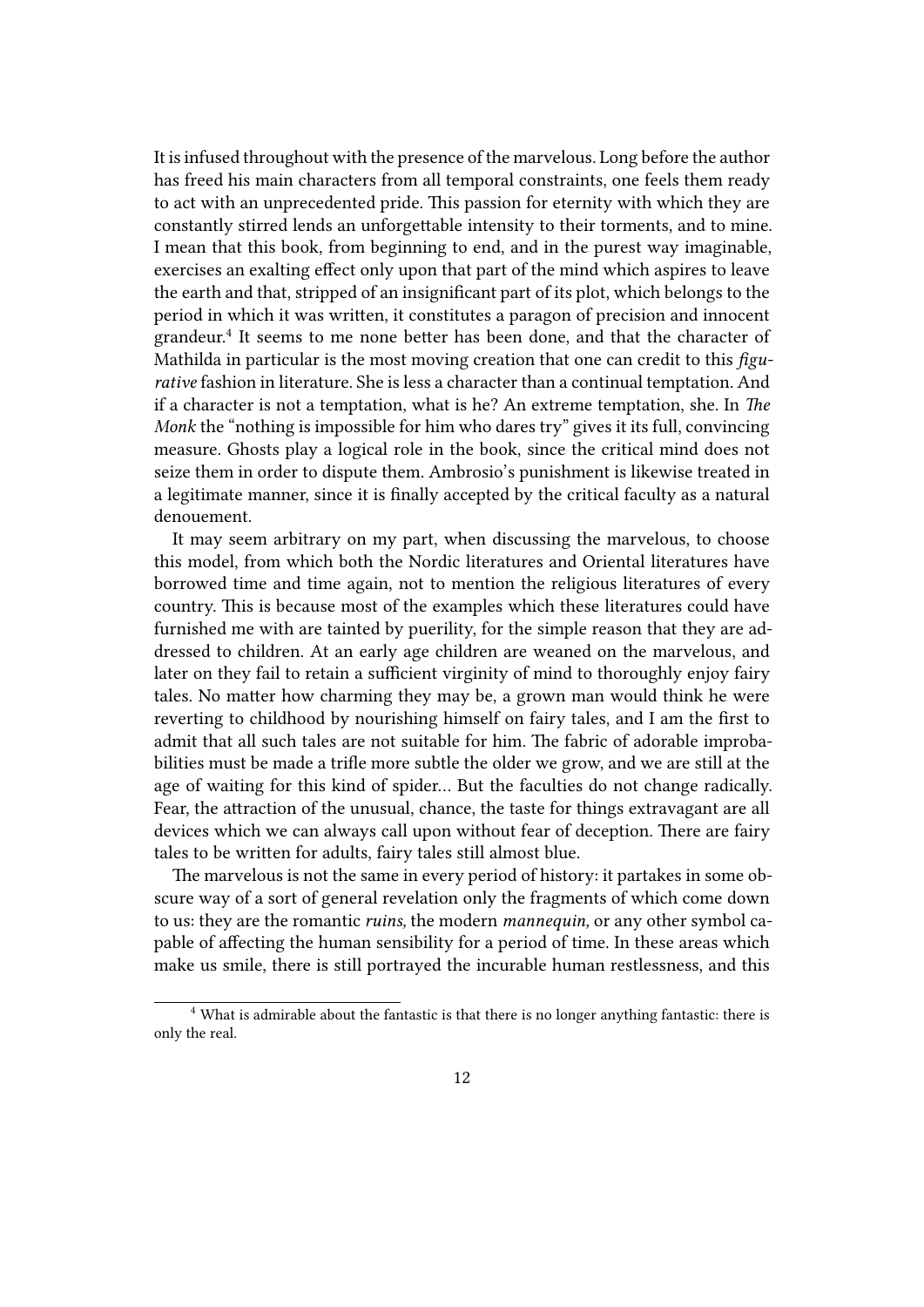is why I take them into consideration and why I judge them inseparable from certain productions of genius which are, more than the others, painfully afflicted by them. They are Villon's gibbets, Racine's Greeks, Baudelaire's couches. They coincide with an eclipse of the taste I am made to endure, I whose notion of taste is the image of a big spot. Amid the bad taste of my time I strive to go further than anyone else. It would have been I, had I lived in 1820, I "the bleeding nun," I who would not have spared this cunning and banal "let us conceal" whereof the parodical Cuisin speaks, it would have been I, I who would have reveled in the enormous metaphors, as he says, all phases of the "silver disk." For today I think of a *castle,* half of which is not necessarily in ruins; this castle belongs to me, I picture it in a rustic setting, not far from Paris. The outbuildings are too numerous to mention, and, as for the interior, it has been frightfully restored, in such manner as to leave nothing to be desired from the viewpoint of comfort. Automobiles are parked before the door, concealed by the shade of trees. A few of my friends are living here as permanent guests: there is Louis Aragon leaving; he only has time enough to say hello; Philippe Soupault gets up with the stars, and Paul Eluard, our great Eluard, has not yet come home. There are Robert Desnos and Roger Vitrac out on the grounds poring over an ancient edict on duelling; Georges Auric, Jean Paulhan; Max Morise, who rows so well, and Benjamin Péret, busy with his equations with birds; and Joseph Delteil; and Jean Carrive; and Georges Limbour, and Georges Limbours (there is a whole hedge of Georges Limbours); and Marcel Noll; there is T. Fraenkel waving to us from his captive balloon, Georges Malkine, Antonin Artaud, Francis Gérard, Pierre Naville, J.-A. Boiffard, and after them Jacques Baron and his brother, handsome and cordial, and so many others besides, and gorgeous women, I might add. Nothing is too good for these young men, their wishes are, as to wealth, so many commands. Francis Picabia comes to pay us a call, and last week, in the hall of mirrors, we received a certain Marcel Duchamp whom we had not hitherto known. Picasso goes hunting in the neighborhood. The spirit of *demoralization* has elected domicile in the castle, and it is with it we have to deal every time it is a question of contact with our fellowmen, but the doors are always open, and one does not begin by "thanking" everyone, you know. Moreover, the solitude is vast, we don't often run into one another. And anyway, isn't what matters that we be the masters of ourselves, the masters of women, and of love too?

I shall be proved guilty of poetic dishonesty: everyone will go parading about saying that I live on the rue Fontaine and that he will have none of the water that flows therefrom. To be sure! But is he certain that this castle into which I cordially invite him is an image? What if this castle really existed! My guests are there to prove it does; their whim is the luminous road that leads to it. We really live by our fantasies when we *give free reign to them.* And how could what one might do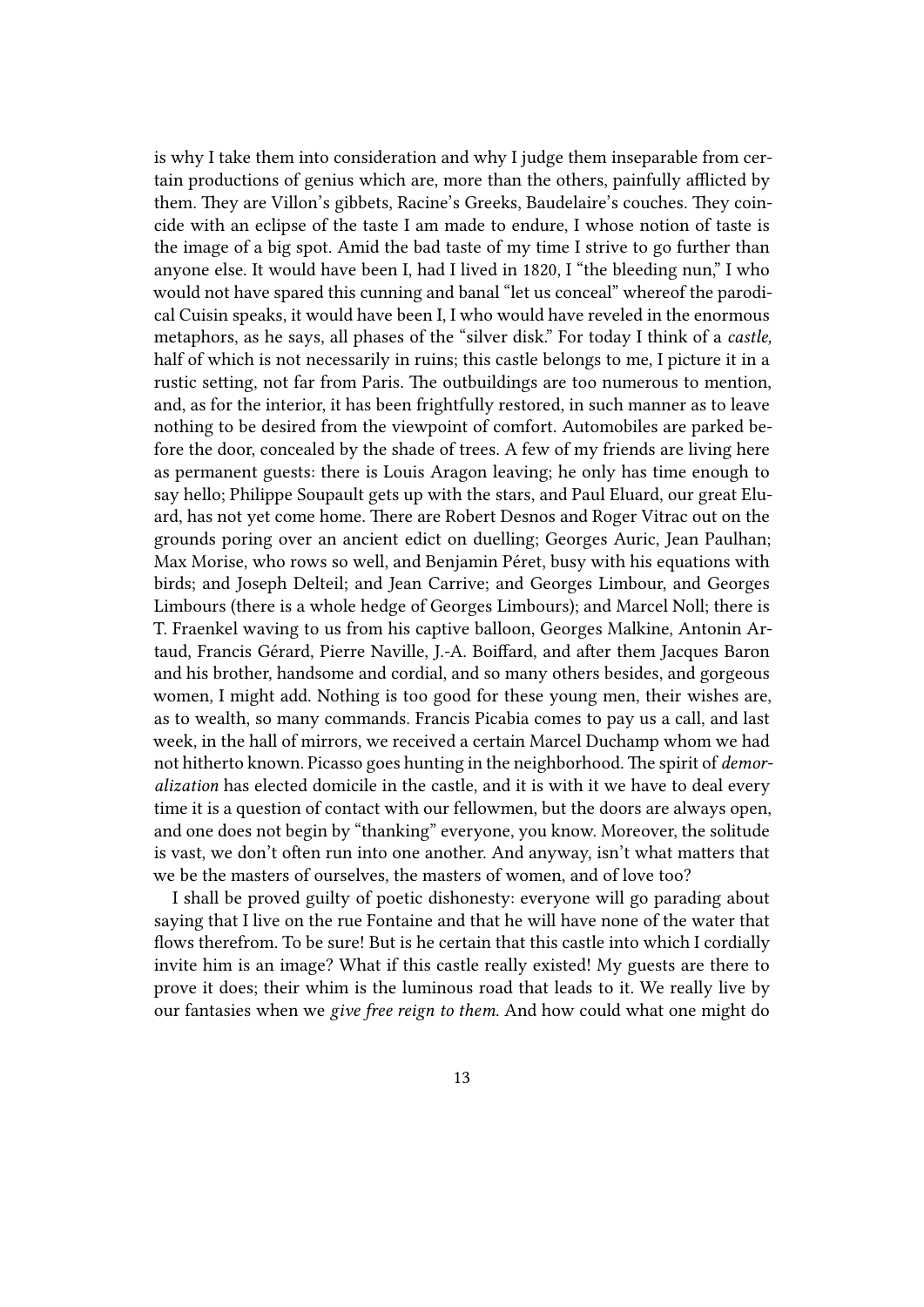bother the other, there, safely sheltered from the sentimental pursuit and at the trysting place of opportunities?

Man proposes and disposes. He and he alone can determine whether he is completely master of himself, that is, whether he maintains the body of his desires, daily more formidable, in a state of anarchy. Poetry teaches him to. It bears within itself the perfect compensation for the miseries we endure. It can also be an organizer, if ever, as the result of a less intimate disappointment, we contemplate taking it seriously. The time is coming when it decrees the end of money and by itself will break the bread of heaven for the earth! There will still be gatherings on the public squares, and *movements* you never dared hope participate in. Farewell to absurd choices, the dreams of dark abyss, rivalries, the prolonged patience, the flight of the seasons, the artificial order of ideas, the ramp of danger, time for everything! May you only take the trouble to *practice* poetry. Is it not incumbent upon us, who are already living off it, to try and impose what we hold to be our case for further inquiry?

It matters not whether there is a certain disproportion between this defense and the illustration that will follow it. It was a question of going back to the sources of poetic imagination and, what is more, of remaining there. Not that I pretend to have done so. It requires a great deal of fortitude to try to set up one's abode in these distant regions where everything seems at first to be so awkward and difficult, all the more so if one wants to try to take someone there. Besides, one is never sure of really being there. If one is going to all that trouble, one might as well stop off somewhere else. Be that as it may, the fact is that the way to these regions is clearly marked, and that to attain the true goal is now merely a matter of the travelers' ability to endure.

We are all more or less aware of the road traveled. I was careful to relate, in the course of a study of the case of Robert Desnos entitled ENTRÉE DES MÉDI-UMS,<sup>5</sup> that I had been led to" concentrate my attention on the more or less partial sentences which, when one is quite alone and on the verge of falling asleep, become perceptible for the mind without its being possible to discover what provoked them." I had then just attempted the poetic adventure with the minimum of risks, that is, my aspirations were the same as they are today but I trusted in the slowness of formulation to keep me from useless contacts, contacts of which I completely disapproved. This attitude involved a modesty of thought certain vestiges of which I still retain. At the end of my life, I shall doubtless manage to speak with great effort the way people speak, to apologize for my voice and my few remaining gestures. The virtue of the spoken word (and the written word all the more so) seemed to me to derive from the faculty of foreshortening in a striking manner

<sup>5</sup> See *Les Pas perdus,* published by N.R.F.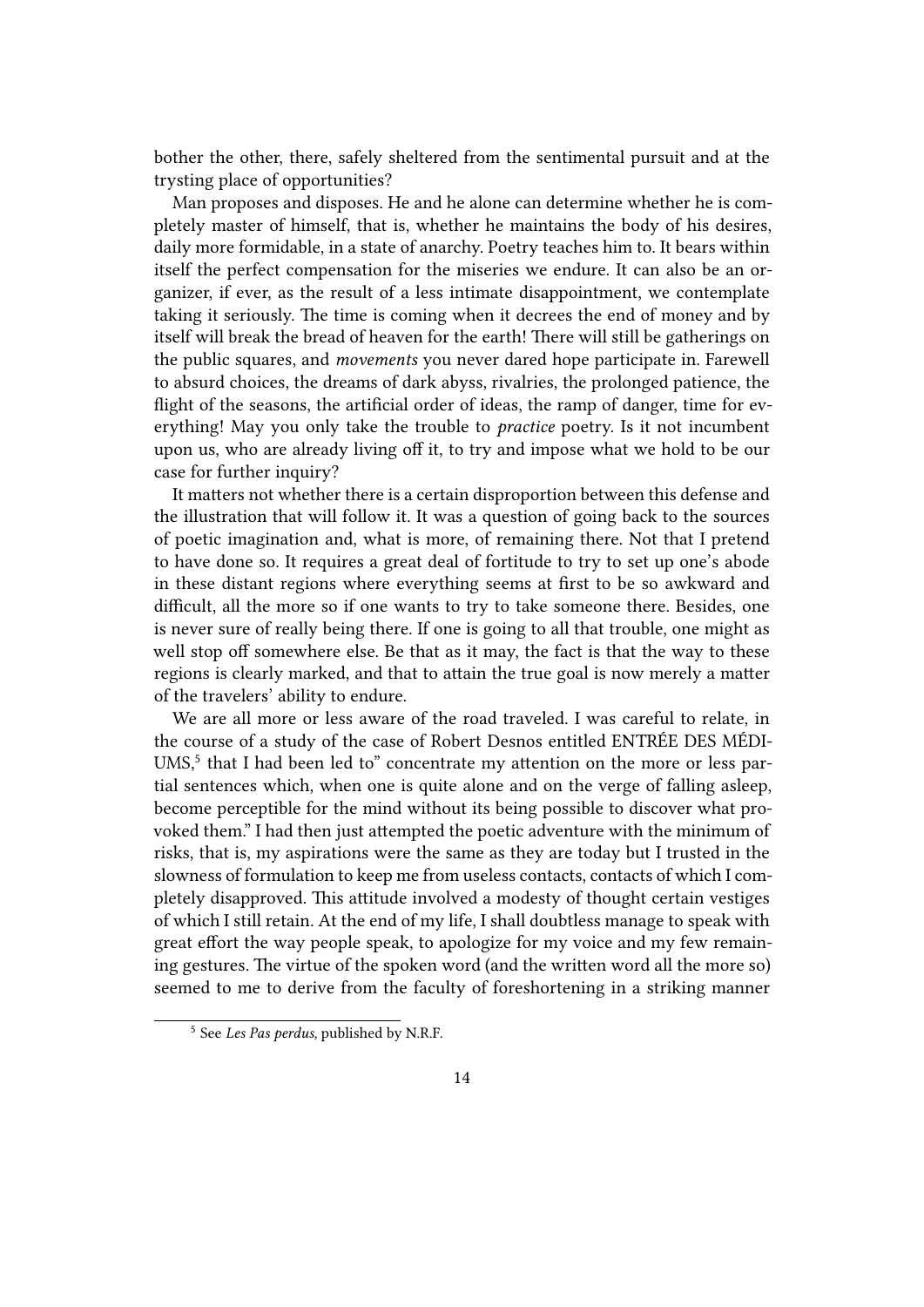the exposition (since there was exposition) of a small number of facts, poetic or other, of which I made myself the substance. I had come to the conclusion that Rimbaud had not proceeded any differently. I was composing, with a concern for variety that deserved better, the final poems of *Mont de piété,* that is, I managed to extract from the blank lines of this book an incredible advantage. These lines were the closed eye to the operations of thought that I believed I was obliged to keep hidden from the reader. It was not deceit on my part, but my love of shocking the reader. I had the illusion of a possible complicity, which I had more and more difficulty giving up. I had begun to cherish words excessively for the space they allow around them, for their tangencies with countless other words which I did not utter. The poem BLACK FOREST derives precisely from this state of mind. It took me six months to write it, and you may take my word for it that I did not rest a single day. But this stemmed from the opinion I had of myself in those days, which was high, please don't judge me too harshly. I enjoy these stupid confessions. At that point cubist pseudo-poetry was trying to get a foothold, but it had emerged defenseless from Picasso's brain, and I was thought to be as dull as dishwater (and still am). I had a sneaking suspicion, moreover, that from the viewpoint of poetry I was off on the wrong road, but I hedged my bet as best I could, defying lyricism with salvos of definitions and formulas (the Dada phenomena were waiting in the wings, ready to come on stage) and pretending to search for an application of poetry to advertising (I went so far as to claim that the world would end, not with a good book but with a beautiful advertisement for heaven or for hell).

In those days, a man at least as boring as I, Pierre Reverdy, was writing:

#### *The image is a pure creation of the mind.*

*It cannot be born from a comparison but from a juxtaposition of two more or less distant realities.*

*The more the relationship between the two juxtaposed realities is distant and true, the stronger the image will be — the greater its emotional power and poetic reality…*<sup>6</sup>

These words, however sibylline for the uninitiated, were extremely revealing, and I pondered them for a long time. But the image eluded me. Reverdy's aesthetic, a completely *a posteriori* aesthetic, led me to mistake the effects for the causes. It was in the midst of all this that I renounced irrevocably my point of view.

One evening, therefore, before I fell asleep, I perceived, so clearly articulated that it was impossible to change a word, but nonetheless removed from the sound of any voice, a rather strange phrase which came to me without any apparent relationship

<sup>6</sup> *Nord-Sud,* March 1918.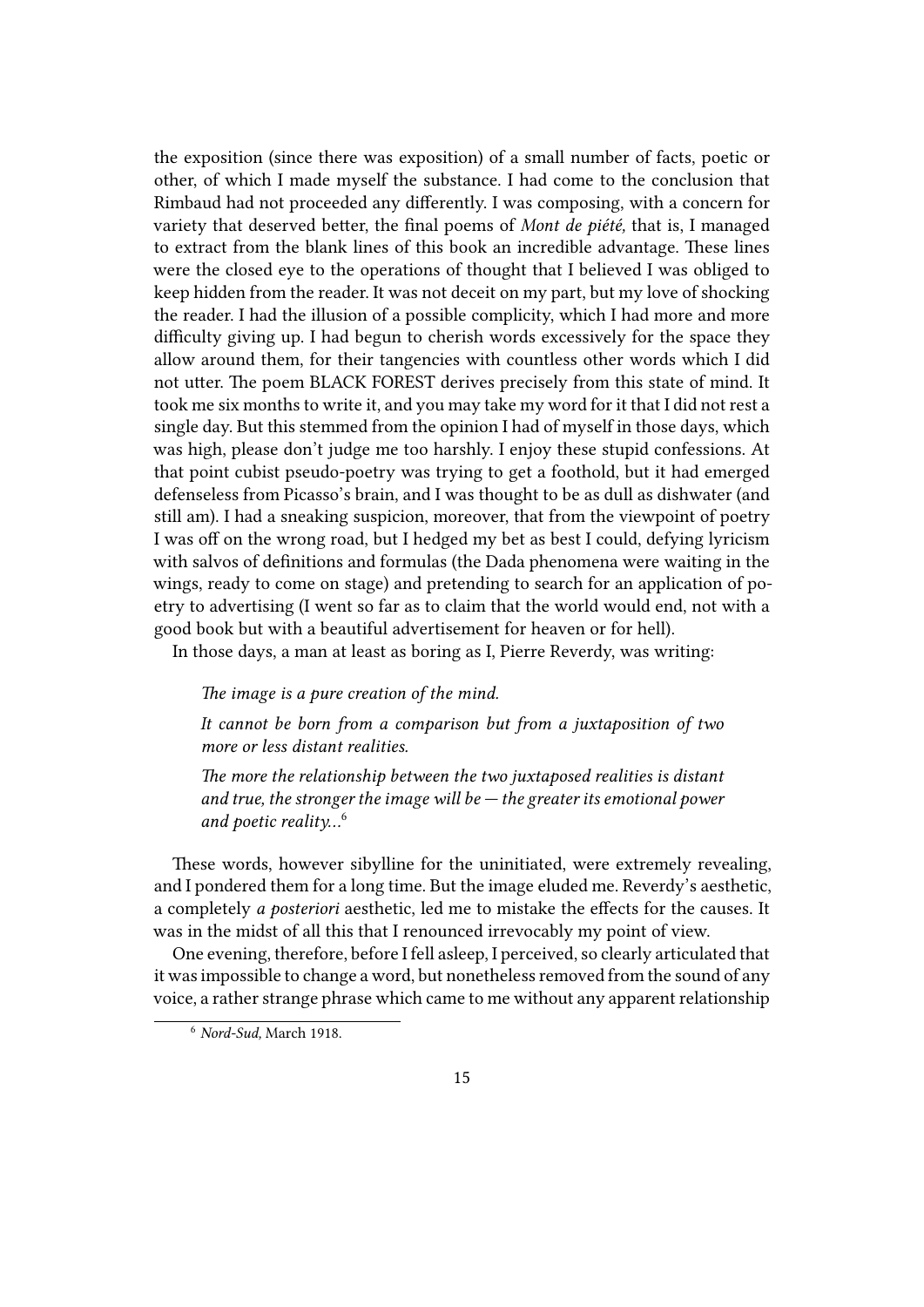to the events in which, my consciousness agrees, I was then involved, a phrase which seemed to me insistent, a phrase, if I may be so bold, *which was knocking at the window.* I took cursory note of it and prepared to move on when its organic character caught my attention. Actually, this phrase astonished me: unfortunately I cannot remember it exactly, but it was something like: "There is a man cut in two by the window," but there could be no question of ambiguity, accompanied as it was by the faint visual image of a man walking cut half way up by a window perpendicular to the axis of his body.<sup>7</sup> Beyond the slightest shadow of a doubt, what I saw was the simple reconstruction in space of a man leaning out a window. But this window having shifted with the man, I realized that I was dealing with an image of a fairly rare sort, and all I could think of was to incorporate it into my material for poetic construction. No sooner had I granted it this capacity than it was in fact succeeded by a whole series of phrases, with only brief pauses between them, which surprised me only slightly less and left me with the impression of their being so gratuitous that the control I had then exercised upon myself seemed to me illusory and all I could think of was putting an end to the interminable quarrel raging within me. $8$ 

<sup>8</sup> Knut Hamsum ascribes this sort of revelation to which I had been subjected as deriving from *hunger,* and he may not be wrong. (The fact is I did not eat every day during that period of my life). Most certainly the manifestations that he describes in these terms are clearly the same:

"The following day I awoke at an early hour. It was still dark. My eyes had been open for a long time when I heard the clock in the apartment above strike five. I wanted to go back to sleep, but I couldn't; I was wide awake and a thousand thoughts were crowding through my mind.

"Suddenly a few good fragments came to mind, quite suitable to be used in a rough draft, or serialized; all of a sudden I found, quite by chance, beautiful phrases, phrases such as I had never written. I repeated them to myself slowly, word by word; they were excellent. And there were still more coming. I got up and picked up a pencil and some paper that were on a table behind my bed. It was as though some vein had burst within me, one word followed another, found its proper place, adapted itself to the situation, scene piled upon scene, the action unfolded, one retort after another welled up in my mind, I was enjoying myself immensely. Thoughts came to me so rapidly and continued to flow so abundantly that I lost a whole host of delicate details, because my pencil

 $^7$  Were I a painter, this visual depiction would doubtless have become more important for me than the other. It was most certainly my previous predispositions which decided the matter. Since that day, I have had occasion to concentrate my attention voluntarily on similar apparitions, and I know they are fully as clear as auditory phenomena. With a pencil and white sheet of paper to hand, I could easily trace their outlines. Here again it is not a matter of drawing, but *simply of tracing.* I could thus depict a tree, a wave, a musical instrument, all manner of things of which I am presently incapable of providing even the roughest sketch. I would plunge into it, convinced that I would find my way again, in a maze of lines which at first glance would seem to be going nowhere. And, upon opening my eyes, I would get the very strong impression of something "never seen." The proof of what I am saying has been provided many times by Robert Desnos: to be convinced, one has only to leaf through the pages of issue number 36 of *Feuilles libres* which contains several of his drawings (*Romeo and Juliet, A Man Died This Morning,* etc.) which were taken by this magazine as the drawings of a madman and published as such.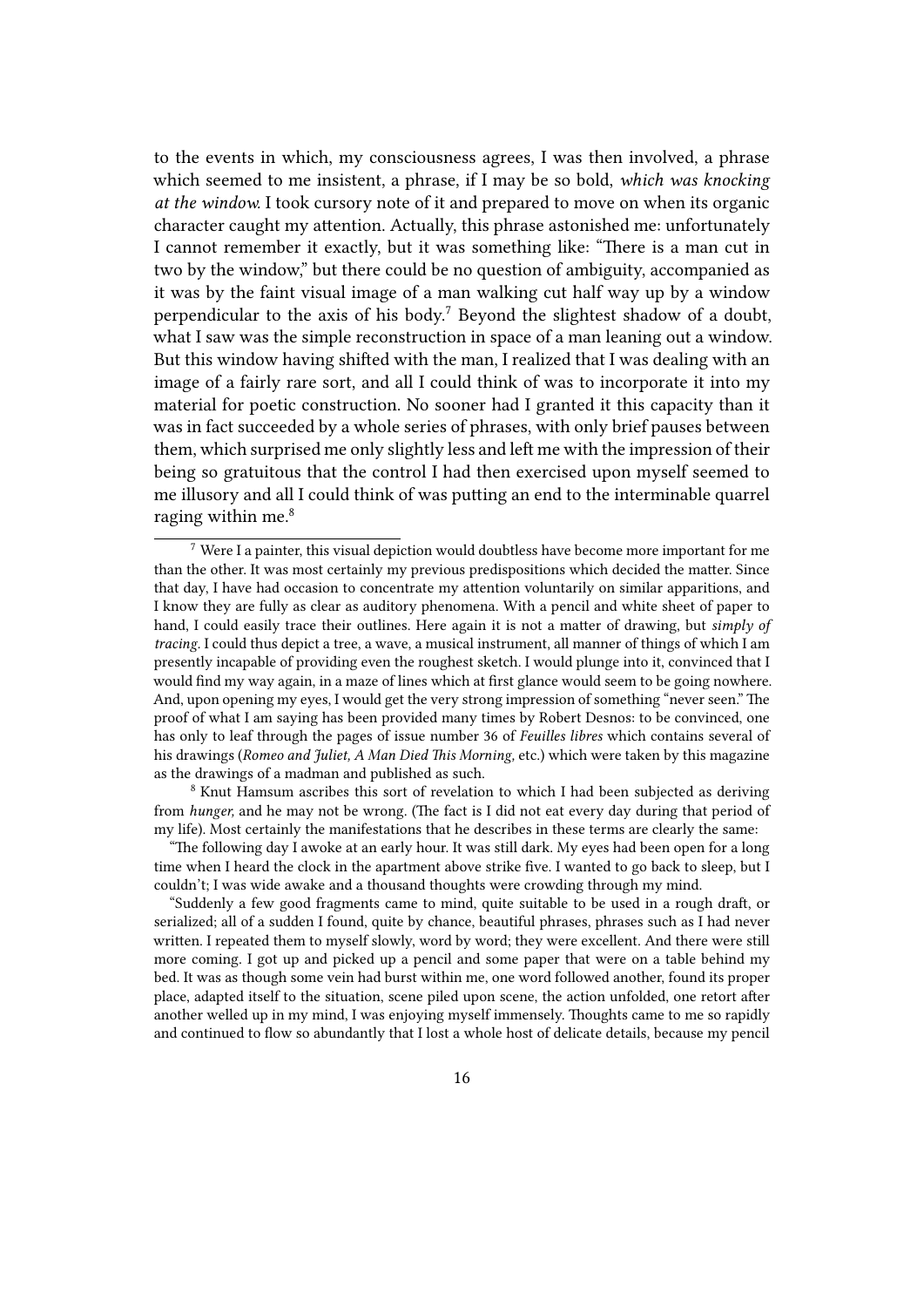Completely occupied as I still was with Freud at that time, and familiar as I was with his methods of examination which I had some slight occasion to use on some patients during the war, I resolved to obtain from myself what we were trying to obtain from them, namely, a monologue spoken as rapidly as possible without any intervention on the part of the critical faculties, a monologue consequently unencumbered by the slightest inhibition and which was, as closely as possible, akin to*spoken thought.* It had seemed to me, and still does — the way in which the phrase about the man cut in two had come to me is an indication of it  $-$  that the speed of thought is no greater than the speed of speech, and that thought does not necessarily defy language, nor even the fast-moving pen. It was in this frame of mind that Philippe Soupault — to whom I had confided these initial conclusions – and I decided to blacken some paper, with a praiseworthy disdain for what might result from a literary point of view. The ease of execution did the rest. By the end of the first day we were able to read to ourselves some fifty or so pages obtained in this manner, and begin to compare our results. All in all, Soupault's pages and mine proved to be remarkably similar: the same overconstruction, shortcomings of a similar nature, but also, on both our parts, the illusion of an extraordinary verve, a great deal of emotion, a considerable choice of images of a quality such that we would not have been capable of preparing a single one in longhand, a very special picturesque quality and, here and there, a strong comical effect. The only difference between our two texts seemed to me to derive essentially from our respective tempers. Soupault's being less static than mine, and, if he does not mind my offering this one slight criticism, from the fact that he had made the error of putting a few words by way of titles at the top of certain pages, I suppose in a spirit of mystification. On the other hand, I must give credit where credit is due and say that he constantly and vigorously opposed any effort to retouch or correct, however slightly, any passage of this kind which seemed to me unfortunate. In this he was, to be sure, absolutely right.<sup>9</sup> It is, in fact, difficult to appreciate fairly the various elements present: one may even go so far as to say that it is impossible to appreciate them at a first reading. To you who write, these elements are, on the surface, *as strange to you as they are to anyone else,* and naturally you are wary of

could not keep up with them, and yet I went as fast as I could, my hand in constant motion, I did not lose a minute. The sentences continued to well up within me, I was pregnant with my subject."

Apollinaire asserted that Chirico's first paintings were done under the influence of cenesthesic disorders (migraines, colics, etc).

<sup>&</sup>lt;sup>9</sup> I believe more and more in the infallibility of my thought with respect to myself, and this is too fair. Nonetheless, with this *thought-writing,* where one is at the mercy of the first outside distraction, "ebullutions" can occur. It would be inexcusable for us to pretend otherwise. By definition, thought is strong, and incapable of catching itself in error. The blame for these obvious weaknesses must be placed on suggestions that come to it from without.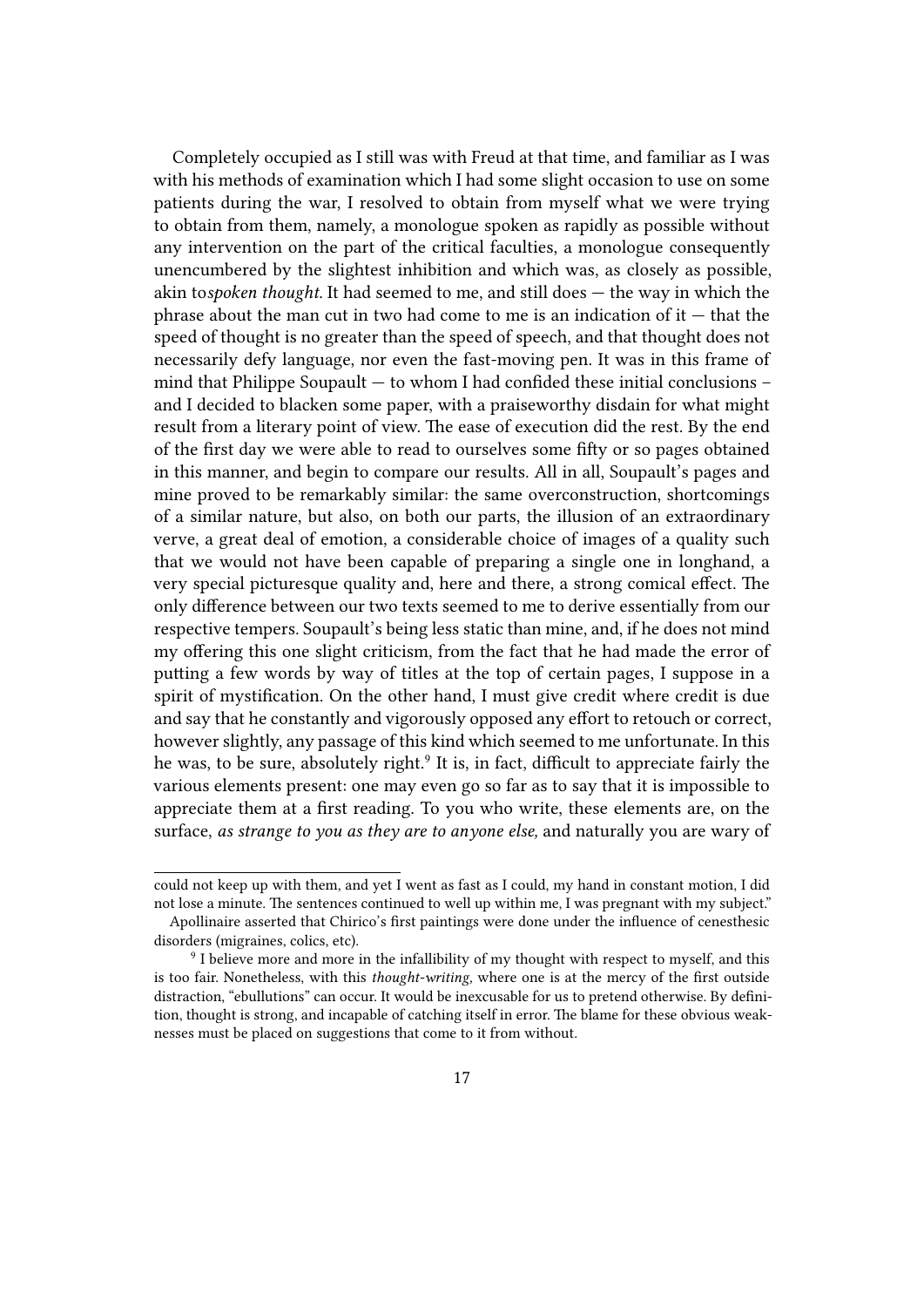them. Poetically speaking, what strikes you about them above all is their *extreme degree of immediate absurdity,* the quality of this absurdity, upon closer scrutiny, being to give way to everything admissible, everything legitimate in the world: the disclosure of a certain number of properties and of facts no less objective, in the final analysis, than the others.

In homage to Guillaume Apollinaire, who had just died and who, on several occasions, seemed to us to have followed a discipline of this kind, without however having sacrificed to it any mediocre literary means, Soupault and I baptized the new mode of pure expression which we had at our disposal and which we wished to pass on to our friends, by the name of SURREALISM. I believe that there is no point today in dwelling any further on this word and that the meaning we gave it initially has generally prevailed over its Apollinarian sense. To be even fairer, we could probably have taken over the word SUPERNATURALISM employed by Gérard de Nerval in his dedication to the *Filles de feu.*<sup>10</sup> It appears, in fact, that Nerval possessed to a tee the spirit with which we claim a kinship, Apollinaire having possessed, on the contrary, naught but *the letter,* still imperfect, of Surrealism, having shown himself powerless to give a valid theoretical idea of it. Here are two passages by Nerval which seem to me to be extremely significant in this respect:

"I am going to explain to you, my dear Dumas, the phenomenon of which you have spoken a short while ago. There are, as you know, certain storytellers who cannot invent without identifying with the characters their imagination has dreamt up. You may recall how convincingly our old friend Nodier used to tell how it had been his misfortune during the Revolution to be guillotined; one became so completely convinced of what he was saying that one began to wonder how he had managed to have his head glued back on.

…And since you have been indiscreet enough to quote one of the sonnets composed in this SUPERNATURALISTIC dream-state, as the Germans would call it, you will have to hear them all. You will find them at the end of the volume. They are hardly any more obscure than Hegel's metaphysics or Swedenborg's MEMORABILIA, and would lose their charm if they were explained, if such were possible; at least admit the worth of the expression..."<sup>11</sup>

<sup>10</sup> And also by Thomas Carlyle in *Sartor Resartus* ([Book III] Chapter VIII, "Natural Supernaturalism"), 1833–34.

<sup>11</sup> See also *L'Idéoréalisme* by Saint-Pol-Roux.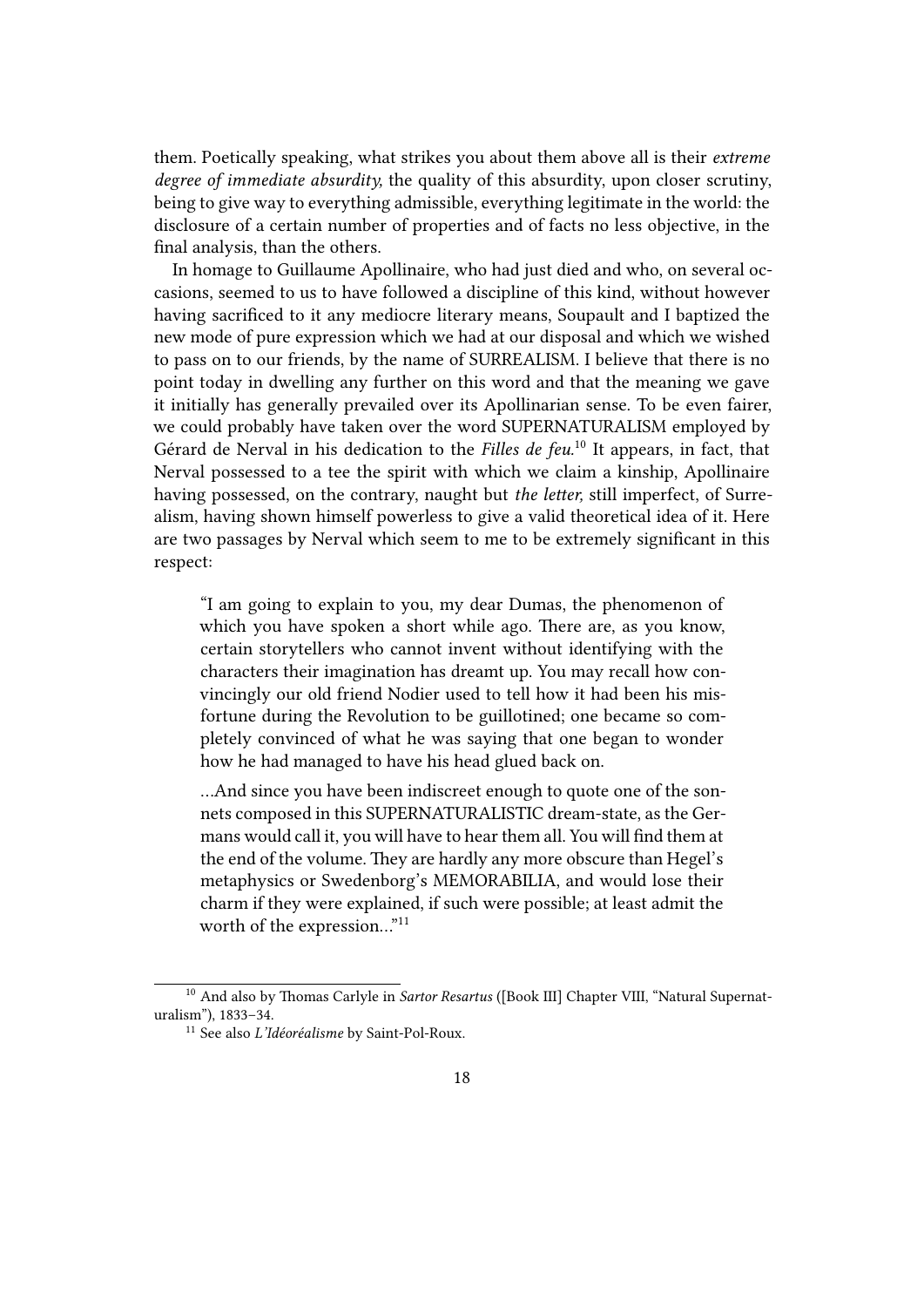Those who might dispute our right to employ the term SURREALISM in the very special sense that we understand it are being extremely dishonest, for there can be no doubt that this word had no currency before we came along. Therefore, I am defining it once and for all:

SURREALISM, *n.* Psychic automatism in its pure state, by which one proposes to express — verbally, by means of the written word, or in any other manner  $-$  the actual functioning of thought. Dictated by the thought, in the absence of any control exercised by reason, exempt from any aesthetic or moral concern.

ENCYCLOPEDIA. *Philosophy.* Surrealism is based on the belief in the superior reality of certain forms of previously neglected associations, in the omnipotence of dream, in the disinterested play of thought. It tends to ruin once and for all all other psychic mechanisms and to substitute itself for them in solving all the principal problems of life. The following have performed acts of ABSOLUTE SURREALISM: Messrs. Aragon, Baron, Boiffard, Breton, Carrive, Crevel, Delteil, Desnos, Eluard, Gérard, Limbour, Malkine, Morise, Naville, Noll, Péret, Picon, Soupault, Vitrac.

They seem to be, up to the present time, the only ones, and there would be no ambiguity about it were it not for the case of Isidore Ducasse, about whom I lack information. And, of course, if one is to judge them only superficially by their results, a good number of poets could pass for Surrealists, beginning with Dante and, in his finer moments, Shakespeare. *In the course of the various attempts I have made to reduce what is, by breach of trust, called genius, I have found nothing which in the final analysis can be attributed to any other method than that.*

Young's *Nights* are Surrealist from one end to the other; unfortunately it is a priest who is speaking, a bad priest no doubt, but a priest nonetheless.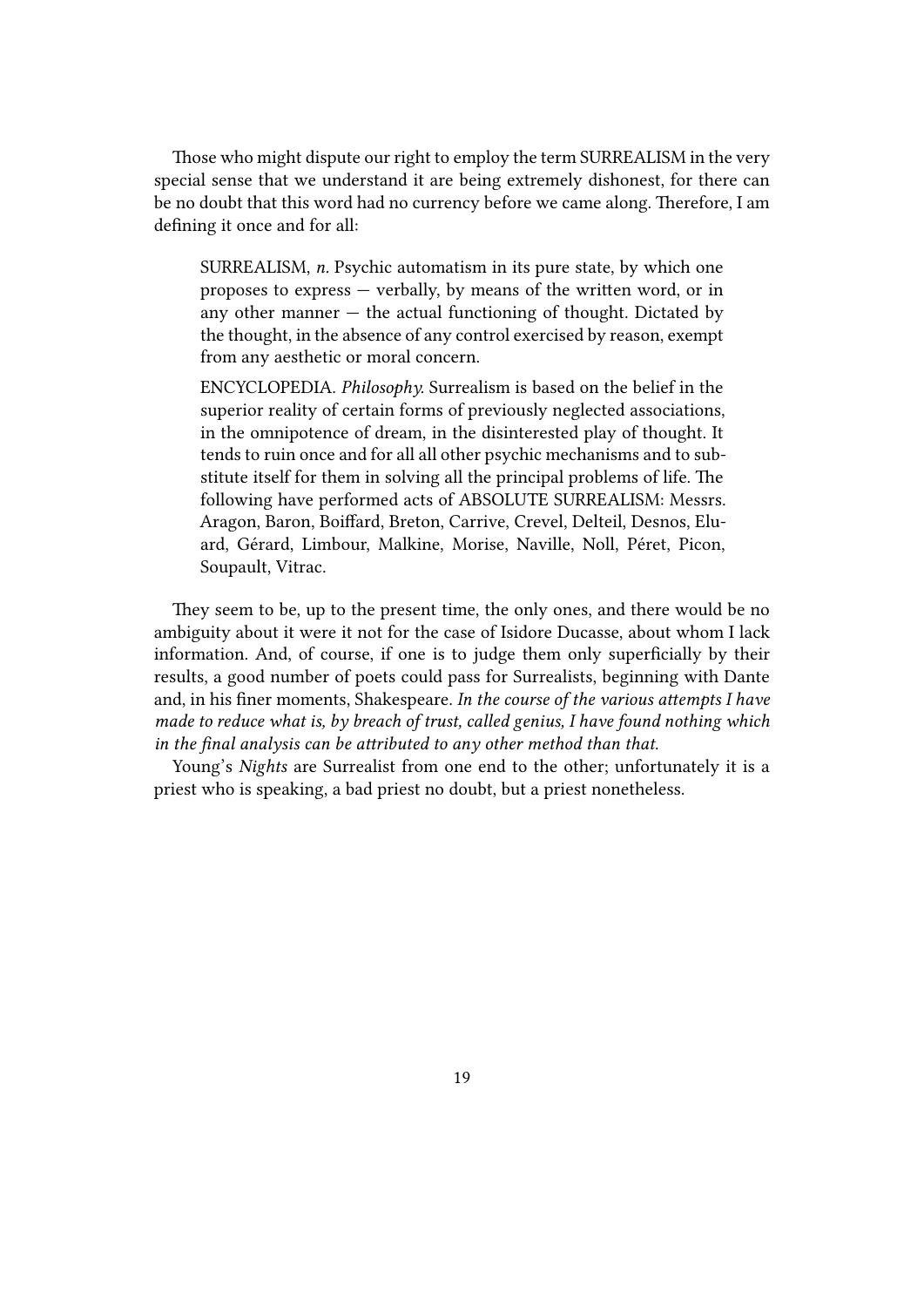Swift is Surrealist in malice, Sade is Surrealist in sadism. Chateaubriand is Surrealist in exoticism. Constant is Surrealist in politics. Hugo is Surrealist when he isn't stupid. Desbordes-Valmore is Surrealist in love. Bertrand is Surrealist in the past. Rabbe is Surrealist in death. Poe is Surrealist in adventure. Baudelaire is Surrealist in morality. Rimbaud is Surrealist in the way he lived, and elsewhere. Mallarmé is Surrealist when he is confiding. Jarry is Surrealist in absinthe. Nouveau is Surrealist in the kiss. Saint-Pol-Roux is Surrealist in his use of symbols. Fargue is Surrealist in the atmosphere. Vaché is Surrealist in me. Reverdy is Surrealist at home. Saint-Jean-Perse is Surrealist at a distance. Roussel is Surrealist as a storyteller. Etc.

I would like to stress the point: they are not always Surrealists, in that I discern in each of them a certain number of preconceived ideas to which — very naively! — they hold. They hold to them because they had not *heard the Surrealist voice,* the one that continues to preach on the eve of death and above the storms, because they did not want to serve simply to orchestrate the marvelous score. They were instruments too full of pride, and this is why they have not always produced a harmonious sound.<sup>12</sup>

But we, who have made no effort whatsoever to filter, who in our works have made ourselves into simple receptacles of so many echoes, modest *recording instruments* who are not mesmerized by the drawings we are making, perhaps we serve an even nobler cause. Thus do we render with integrity the "talent" which has been lent to us. You might as well speak of the talent of this platinum ruler, this mirror, this door, and of the sky, if you like.

 $12$  I could say the same of a number of philosophers and painters, including, among the latter, Uccello, from painters of the past, and, in the modern era, Seurat, Gustave Moreau, Matisse (in "La Musique," for example), Derain, Picasso, (by far the most pure), Braque, Duchamp, Picabia, Chirico (so admirable for so long), Klee, Man Ray, Max Ernst, and, one so close to us, André Masson.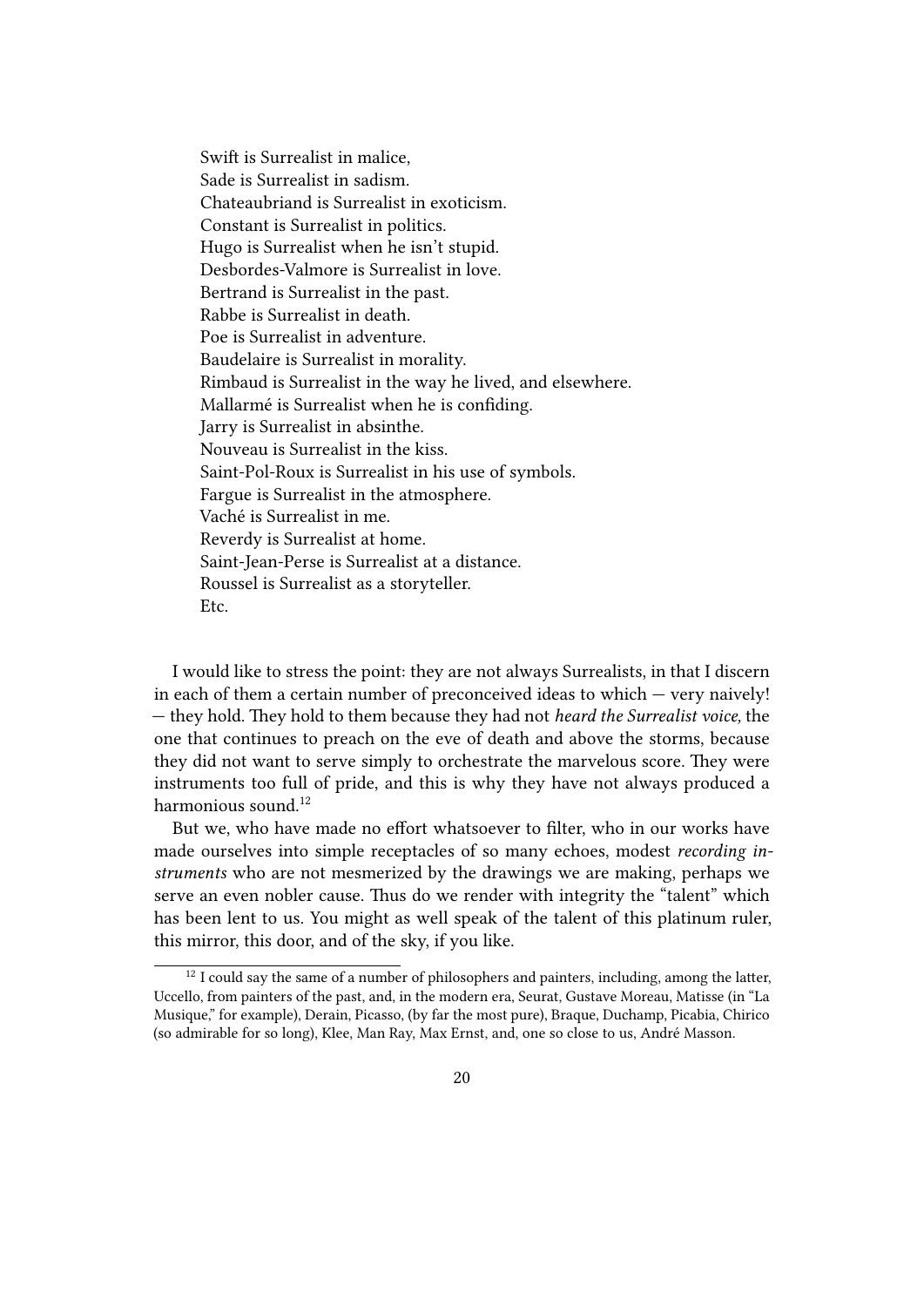We do not have any talent; ask Philippe Soupault:

*"Anatomical products of manufacture and low-income dwellings will destroy the tallest cities."*

Ask Roger Vitrac:

*"No sooner had I called forth the marble-admiral than he turned on his heel like a horse which rears at the sight of the North star and showed me, in the plane of his two-pointed cocked hat, a region where I was to spend my life."*

Ask Paul Eluard:

*"This is an oft-told tale that I tell, a famous poem that I reread: I am leaning against a wall, with my verdant ears and my lips burned to a crisp."*

Ask Max Morise:

*"The bear of the caves and his friend the bittern, the vol-au-vent and his valet the wind, the Lord Chancellor with his Lady, the scarecrow for sparrows and his accomplice the sparrow, the test tube and his daughter the needle, this carnivore and his brother the carnival, the sweeper and his monocle, the Mississippi and its little dog, the coral and its jug of milk, the Miracle and its Good Lord, might just as well go and disappear from the surface of the sea."*

Ask Joseph Delteil:

*"Alas! I believe in the virtue of birds. And a feather is all it takes to make me die laughing."*

Ask Louis Aragon:

*"During a short break in the party, as the players were gathering around a bowl of flaming punch, I asked a tree if it still had its red ribbon."*

<sup>13</sup> *Nouvelles Hébrides*; *Désordre formel*; *Deuil, pour Deuil*.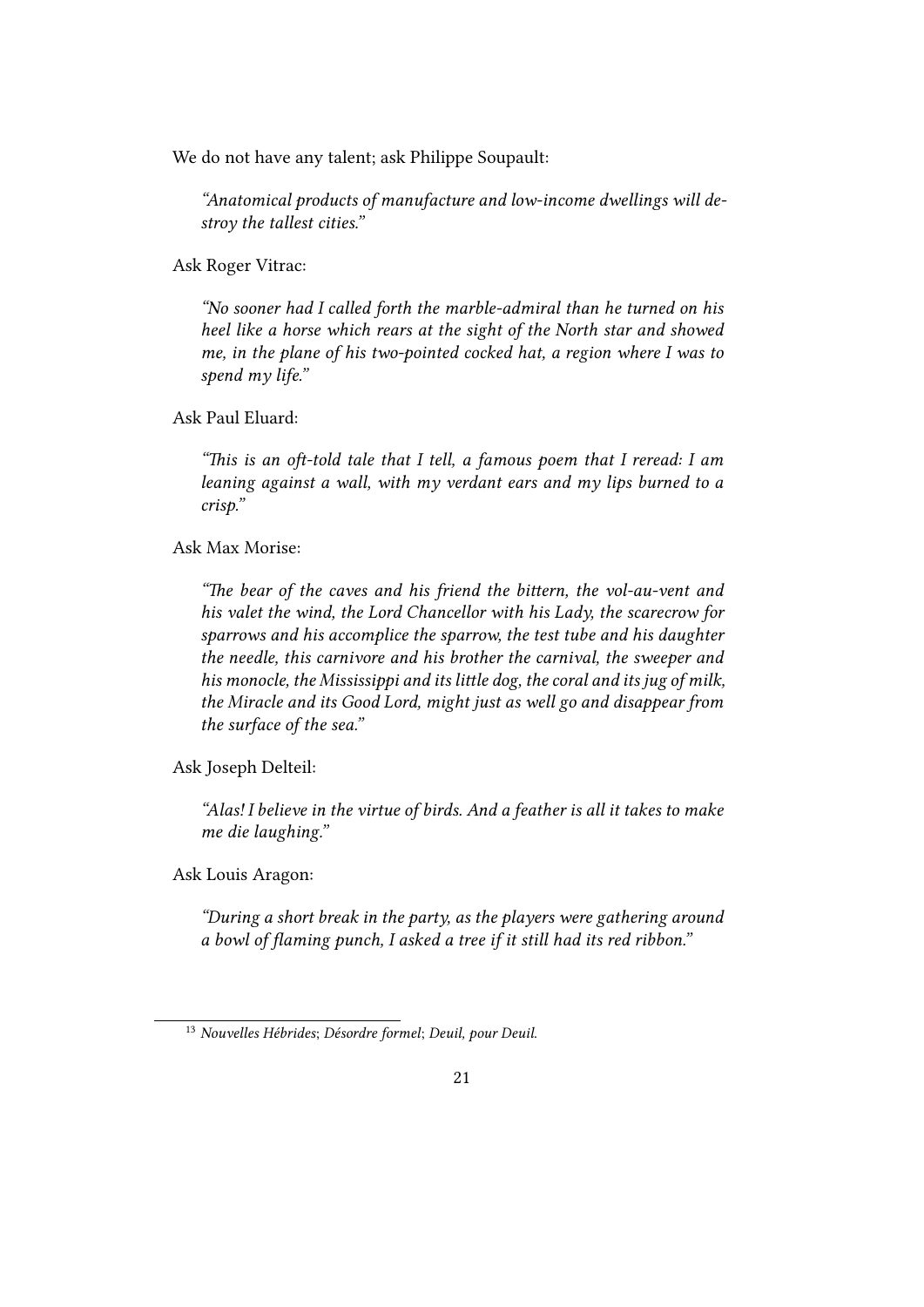And ask me, who was unable to keep myself from writing the serpentine, distracting lines of this preface.

Ask Robert Desnos, he who, more than any of us, has perhaps got closest to the Surrealist truth, he who, in his still unpublished works $^{13}$  and in the course of the numerous experiments he has been a party to, has fully justified the hope I placed in Surrealism and leads me to believe that a great deal more will still come of it. Desnos *speaks Surrealist* at will. His extraordinary agility in orally following his thought is worth as much to us as any number of splendid speeches which are lost, Desnos having better things to do than record them. He reads himself like an open book, and does nothing to retain the pages, which fly away in the windy wake of his life.

#### **SECRETS OF THE MAGICAL SURREALIST ART**

#### **Written Surrealist composition or first and last draft**

After you have settled yourself in a place as favorable as possible to the concentration of your mind upon itself, have writing materials brought to you. Put yourself in as passive, or receptive, a state of mind as you can. Forget about your genius, your talents, and the talents of everyone else. Keep reminding yourself that literature is one of the saddest roads that leads to everything. Write quickly, without any preconceived subject, fast enough so that you will not remember what you're writing and be tempted to reread what you have written. The first sentence will come spontaneously, so compelling is the truth that with every passing second there is a sentence unknown to our consciousness which is only crying out to be heard. It is somewhat of a problem to form an opinion about the next sentence; it doubtless partakes both of our conscious activity and of the other, if one agrees that the fact of having written the first entails a minimum of perception. This should be of no importance to you, however; to a large extent, this is what is most interesting and intriguing about the Surrealist game. The fact still remains that punctuation no doubt resists the absolute continuity of the flow with which we are concerned, although it may seem as necessary as the arrangement of knots in a vibrating cord. Go on as long as you like. Put your trust in the inexhaustible nature of the murmur. If silence threatens to settle in if you should ever happen to make a mistake — a mistake, perhaps due to carelessness — break off without hesitation with an overly clear line. Following a word the origin of which seems suspicious to you, place any letter whatsoever, the letter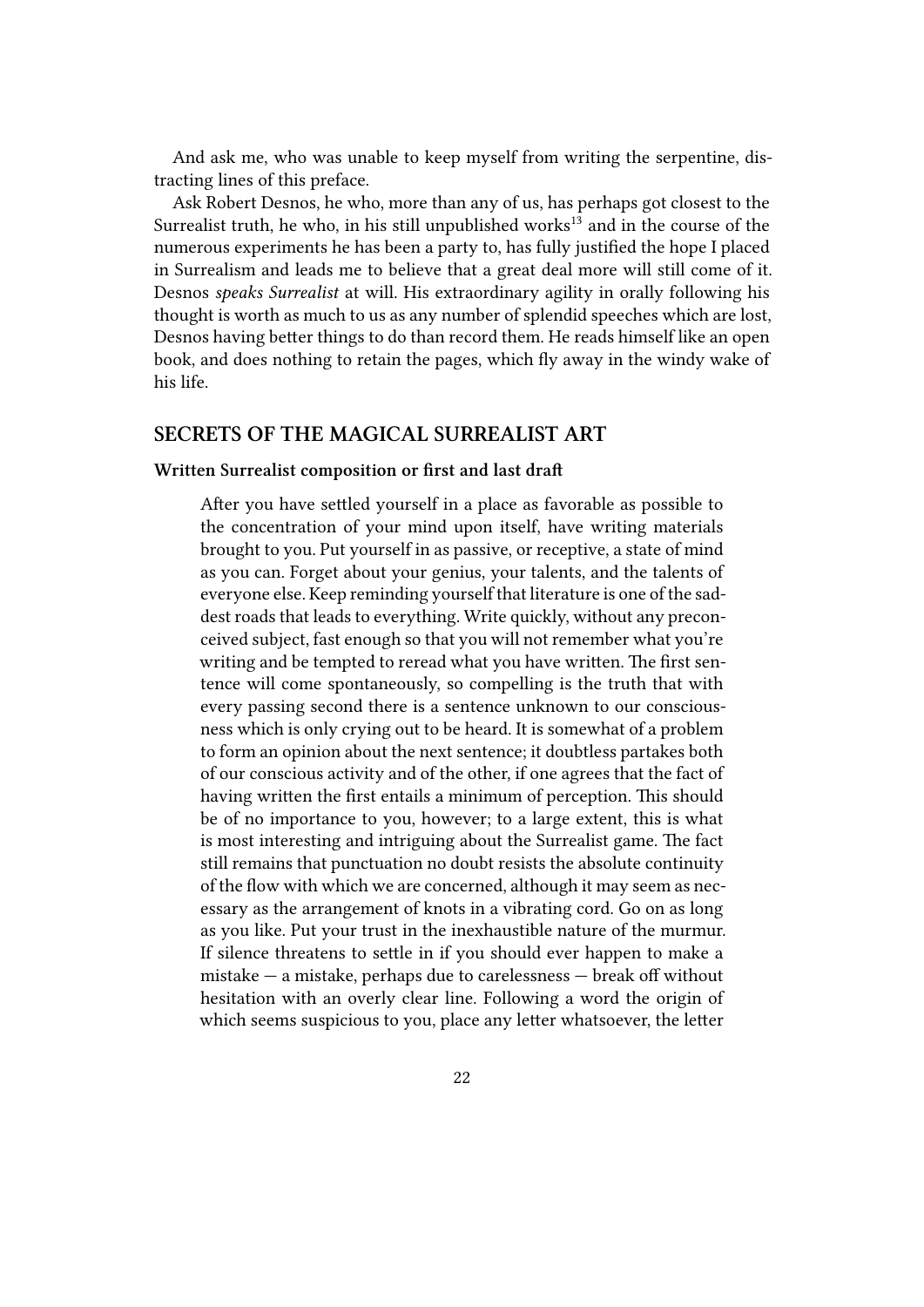"l" for example, always the letter "l," and bring the arbitrary back by making this letter the first of the following word.

#### **How not to be bored any longer when with others**

This is very difficult. Don't be at home for anyone, and occasionally, when no one has forced his way in, interrupting you in the midst of your Surrealist activity, and you, crossing your arms, say: "It doesn't matter, there are doubtless better things to do or not do. Interest in life is indefensible Simplicity, what is going on inside me, is still tiresome to me!" or an other revolting banality.

#### **To make speeches**

Just prior to the elections, in the first country which deems it worthwhile to proceed in this kind of public expression of opinion, have yourself put on the ballot. Each of us has within himself the potential of an orator: multicolored loin cloths, glass trinkets of words. Through Surrealism he will take despair unawares in its poverty. One night, on a stage, he will, by himself, carve up the eternal heaven, that *Peau de l'ours.* He will promise so much that any promises he keeps will be a source of wonder and dismay. In answer to the claims of an entire people he will give a partial and ludicrous vote. He will make the bitterest enemies partake of a secret desire which will blow up the countries. And in this he will succeed simply by allowing himself to be moved by the immense word which dissolves into pity and revolves in hate. Incapable of failure, he will play on the velvet of all failures. He will be truly elected, and women will love him with an all-consuming passion.

#### **To write false novels**

Whoever you may be, if the spirit moves you burn a few laurel leaves and, without wishing to tend this meager fire, you will begin to write a novel. Surrealism will allow you to: all you have to do is set the needle marked "fair" at "action," and the rest will follow naturally. Here are some characters rather different in appearance; their names in your handwriting are a question of capital letters, and they will conduct themselves with the same ease with respect to active verbs as does the impersonal pronoun "it" with respect to words such as "is raining," "is," "must," etc. They will command them, so to speak, and wherever observation, reflection, and the faculty of generalization prove to be of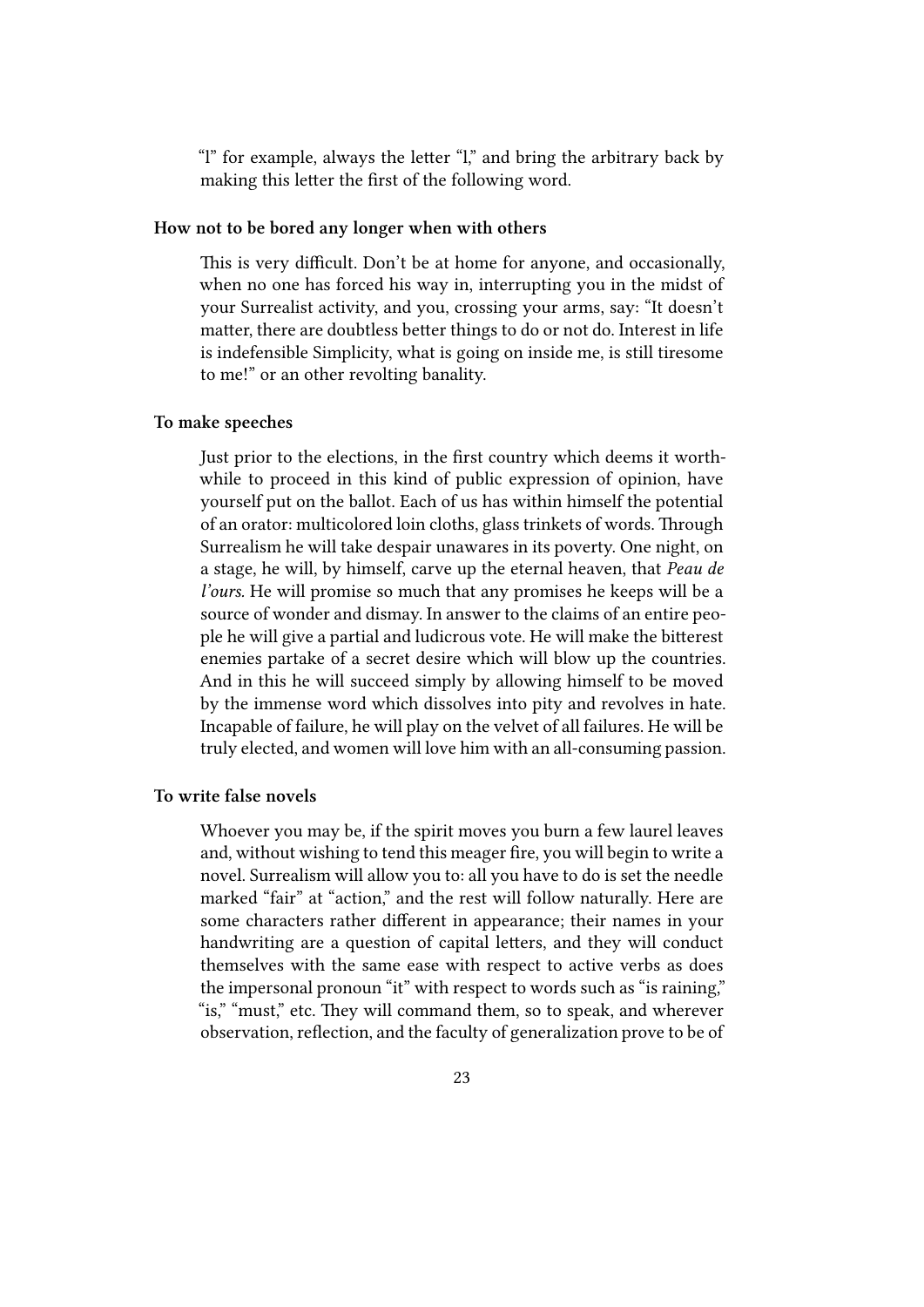no help to you, you may rest assured that they will credit you with a thousand intentions you never had. Thus endowed with a tiny number of physical and moral characteristics, these beings who in truth owe you so little will thereafter deviate not one iota from a certain line of conduct about which you need not concern yourself any further. Out of this will result a plot more or less clever in appearance, justifying point by point this moving or comforting denouement about which you couldn't care less. Your false novel will simulate to a marvelous degree a real novel; you will be rich, and everyone will agree that "you've really got a lot of guts," since it's also in this region that this something is located.

Of course, by an analogous method, and provided you ignore what you are reviewing, you can successfully devote yourself to false literary criticism.

#### **How to catch the eye of a woman you pass in the street**

………………………………….. ………………………………….. ………………………………….. …………………………………… …………………………………..

#### **Against death**

Surrealism will usher you into death, which is a secret society. It will glove your hand, burying therein the profound M with which the word Memory begins. Do not forget to make proper arrangements for your last will and testament: speaking personally, I ask that I be taken to the cemetery in a moving van. May my friends destroy every last copy of the printing of the *Speech concerning the Modicum of Reality.*

Language has been given to man so that he may make Surrealist use of it. To the extent that he is required to make himself understood, he manages more or less to express himself, and by so doing to fulfill certain functions culled from among the most vulgar. Speaking, reading a letter, present no real problem for him, provided that, in so doing, he does not set himself a goal above the mean, that is, provided he confines himself to carrying on a conversation (for the pleasure of conversing) with someone. He is not worried about the words that are going to come, nor about the sentence which will follow after the sentence he is just completing. To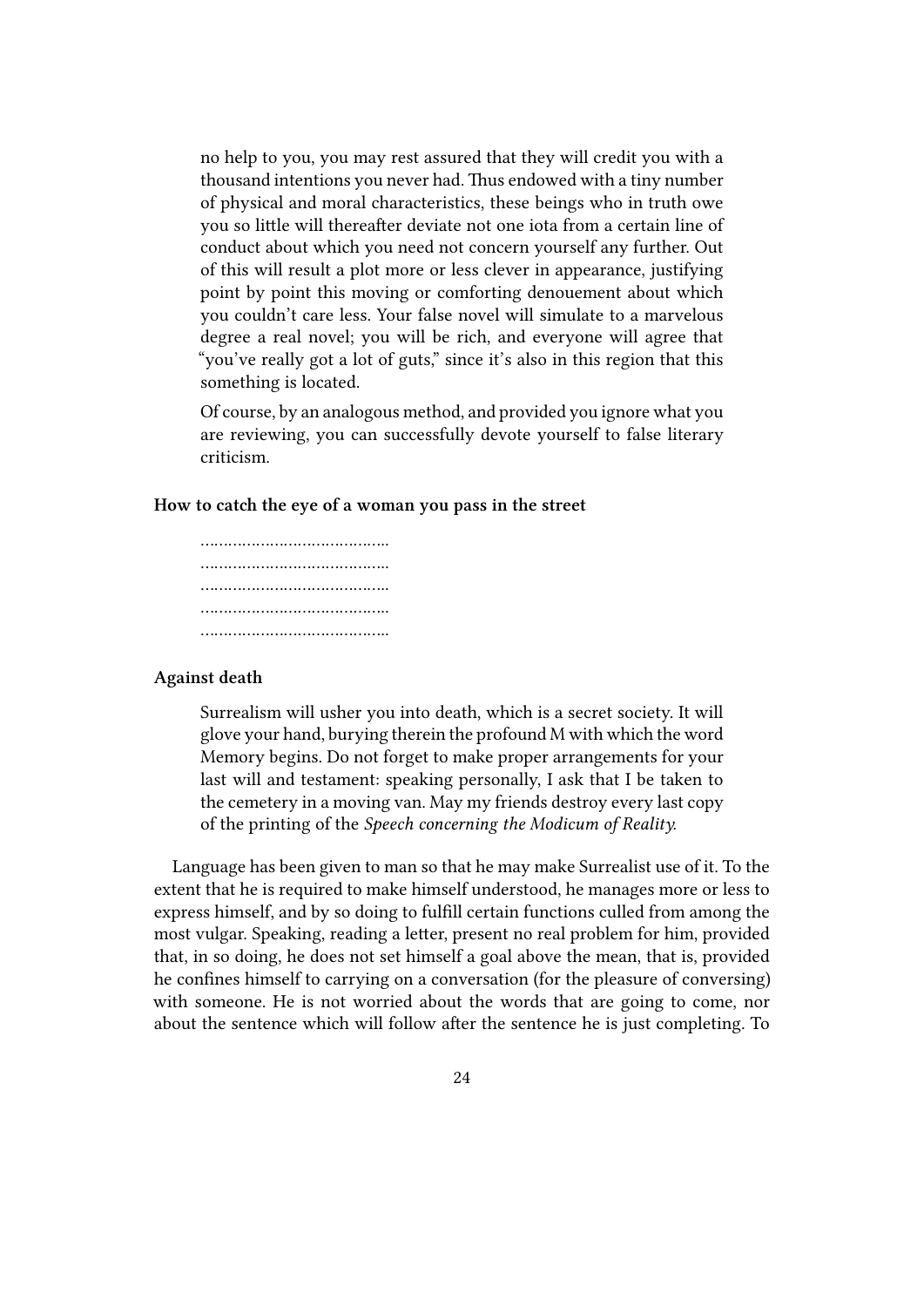a very simple question, he will be capable of making a lightning-like reply. In the absence of minor tics acquired through contact with others, he can without any ado offer an opinion on a limited number of subjects; for that he does not need to "count up to ten" before speaking or to formulate anything whatever ahead of time. Who has been able to convince him that this faculty of the first draft will only do him a disservice when he makes up his mind to establish more delicate relationships? There is no subject about which he should refuse to talk, to write about prolifically. All that results from listening to oneself, from reading what one has written, is the suspension of the occult, that admirable help. I am in no hurry to understand myself (basta! I shall always understand myself). If such and such a sentence of mine turns out to be somewhat disappointing, at least momentarily, I place my trust in the following sentence to redeem its sins; I carefully refrain from starting it over again or polishing it. The only thing that might prove fatal to me would be the slightest loss of impetus. Words, groups of words *which follow one another,* manifest among themselves the greatest solidarity. It is not up to me to favor one group over the other. It is up to a miraculous equivalent to intervene and intervene it does.

Not only does this unrestricted language, which I am trying to render forever valid, which seems to me to adapt itself to all of life's circumstances, not only does this language not deprive me of any of my means, on the contrary it lends me an extraordinary lucidity, and it does so in an area where I least expected it. I shall even go so far as to maintain that it instructs me and, indeed, I have had occasion to use *surreally* words whose meaning I have forgotten. I was subsequently able to verify that the way in which I had used them corresponded perfectly with their definition. This would leave one to believe that we do not "learn," that all we ever do is "relearn." There are felicitous turns of speech that I have thus familiarized myself with. And I am not talking about the *poetic consciousness of objects* which I have been able to acquire only after a spiritual contact with them repeated a thousand times over.

The forms of Surrealist language adapt themselves best to dialogue. Here, two thoughts confront each other; while one is being delivered, the other is busy with it; but how is it busy with it? To assume that it incorporates it within itself would be tantamount to admitting that there is a time during which it is possible for it to live completely off that other thought, which is highly unlikely. And, in fact, the attention it pays is completely exterior; it has only time enough to approve or reject — generally reject — with all the consideration of which man is capable. This mode of language, moreover, does not allow the heart of the matter to be plumbed. My attention, prey to an entreaty which it cannot in all decency reject, treats the opposing thought as an enemy; in ordinary conversation, it "takes it up" almost always on the words, the figures of speech, it employs; it puts me in a position to turn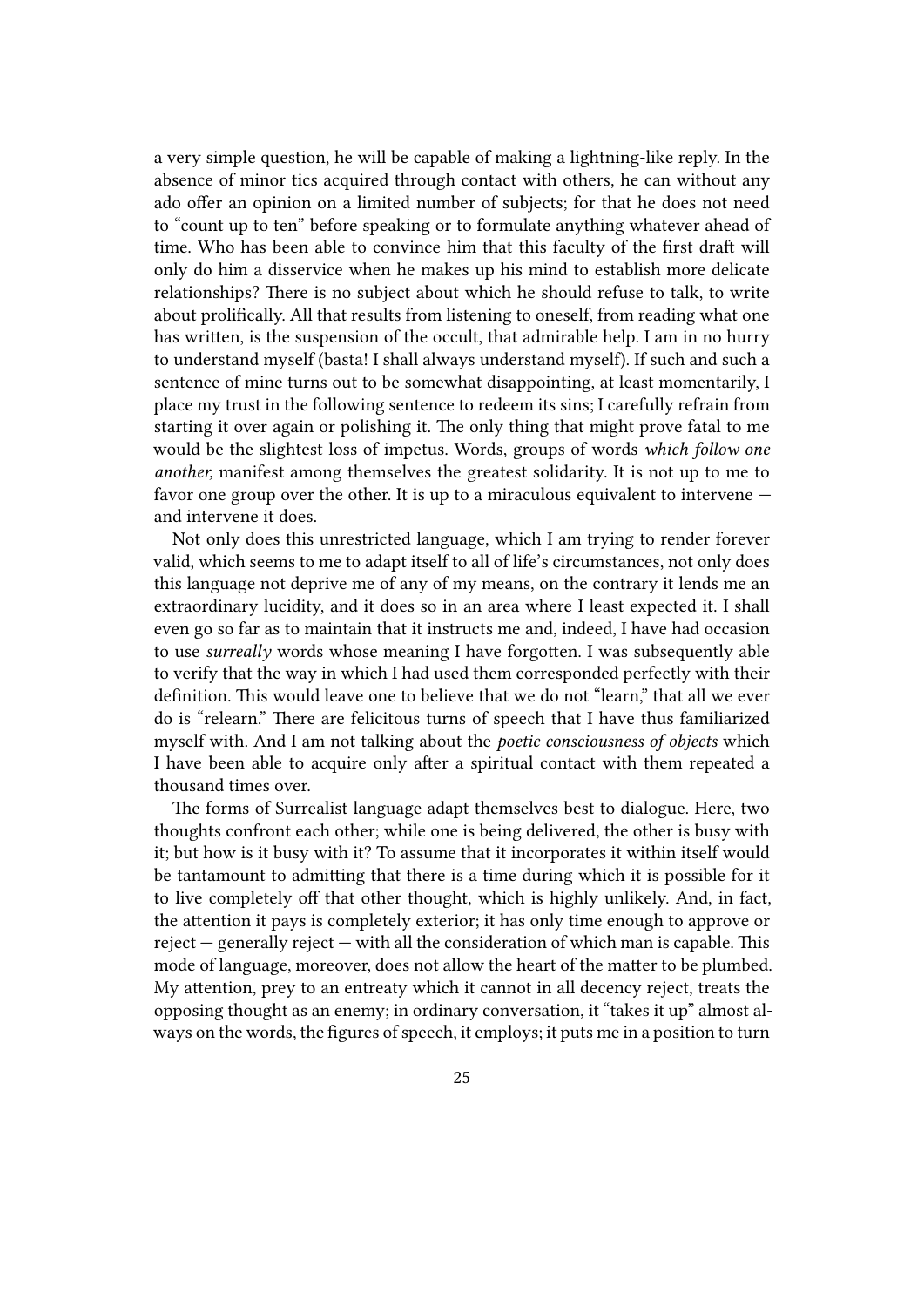it to good advantage in my reply by distorting them. This is true to such a degree that in certain pathological states of mind, where the sensorial disorders occupy the patient's complete attention, he limits himself, while continuing to answer the questions, to seizing the last word spoken in his presence or the last portion of the Surrealist sentence some trace of which he finds in his mind.

Q: "How old are you?" A: "You." (Echolalia.)

Q: "What is your name?"

A: "Forty-five houses." (Ganser syndrome, or beside-the-point replies.)

There is no conversation in which some trace of this disorder does not occur. The effort to be social which dictates it and the considerable practice we have at it are the only things which enable us to conceal it temporarily. It is also the great weakness of the book that it is in constant conflict with its best, by which I mean the most demanding, readers. In the very short dialogue that I concocted above between the doctor and the madman, it was in fact the madman who got the better of the exchange. Because, through his replies, he obtrudes upon the attention of the doctor examining him — and because he is not the person asking the questions. Does this mean that his thought at this point is stronger? Perhaps. He is free not to care any longer about his age or name.

Poetic Surrealism, which is the subject of this study, has focused its efforts up to this point on reestablishing dialogue in its absolute truth, by freeing both interlocutors from any obligations and politeness. Each of them simply pursues his soliloquy without trying to derive any special dialectical pleasure from it and without trying to impose anything whatsoever upon his neighbor. The remarks exchanged are not, as is generally the case, meant to develop some thesis, however unimportant it may be; they are as disaffected as possible. As for the reply that they elicit, it is, in principle, totally indifferent to the personal pride of the person speaking. The words, the images are only so many springboards for the mind of the listener. In *Les Champs magnétiques,* the first purely Surrealist work, this is the way in which the pages grouped together under the title *Barrières* must be conceived of — pages wherein Soupault and I show ourselves to be impartial interlocutors.

Surrealism does not allow those who devote themselves to it to forsake it whenever they like. There is every reason to believe that it acts on the mind very much as drugs do; like drugs, it creates a certain state of need and can push man to frightful revolts. It also is, if you like, an artificial paradise, and the taste one has for it derives from Baudelaire's criticism for the same reason as the others. Thus the analysis of the mysterious effects and special pleasures it can produce  $-$  in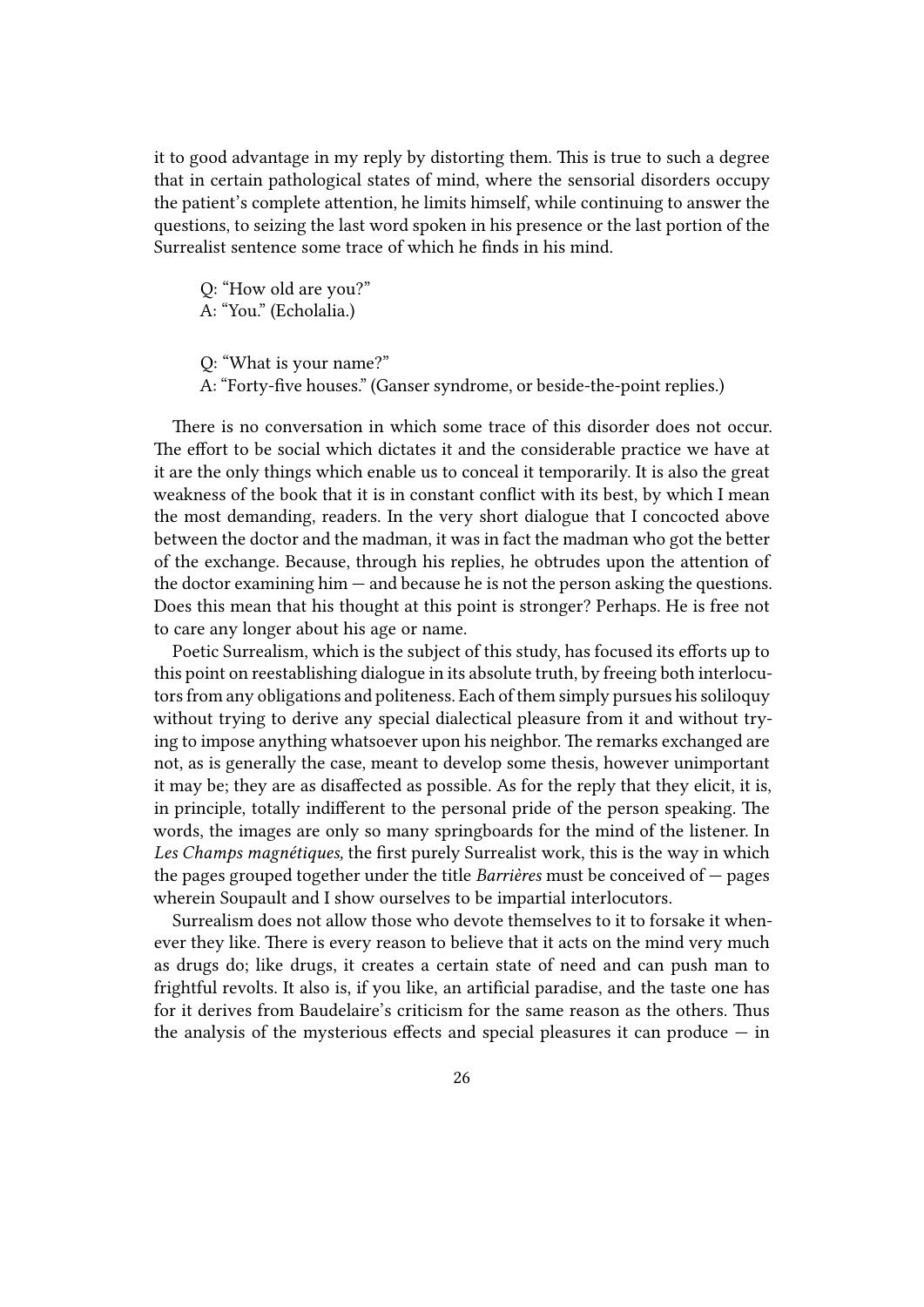many respects Surrealism occurs as a *new vice* which does not necessarily seem to be restricted to the happy few; like hashish, it has the ability to satisfy all manner of tastes — such an analysis has to be included in the present study.

1. It is true of Surrealist images as it is of opium images that man does not evoke them; rather they "come to him spontaneously, despotically. He cannot chase them away; for the will is powerless now and no longer controls the faculties."<sup>14</sup> It remains to be seen whether images have ever been "evoked." If one accepts, as I do, Reverdy's definition it does not seem possible to bring together, voluntarily, what he calls "two distant realities." The juxtaposition is made or not made, and that is the long and the short of it. Personally, I absolutely refuse to believe that, in Reverdy's work, images such as

*In the brook, there is a song that flows* or: *Day unfolded like a white tablecloth* or: *The world goes back into a sack*

reveal the slightest degree of premeditation. In my opinion, it is erroneous to claim that "the mind has grasped the relationship" of two realities in the presence of each other. First of all, it has seized nothing consciously. It is, as it were, from the fortuitous juxtaposition of the two terms that a particular light has sprung, *the light of the image,* to which we are infinitely sensitive. The value of the image depends upon the beauty of the spark obtained; it is, consequently, a function of the difference of potential between the two conductors. When the difference exists only slightly, as in a comparison,<sup>15</sup> the spark is lacking. Now, it is not within man's power, so far as I can tell, to effect the juxtaposition of two realities so far apart. The principle of the association of ideas, such as we conceive of it, militates against it. Or else we would have to revert to an elliptical art, which Reverdy deplores as much as I. We are therefore obliged to admit that the two terms of the image are not deduced one from the other by the mind for the specific purpose of producing the spark, that they are the simultaneous products of the activity I call Surrealist, reason's role being limited to taking note of, and appreciating, the luminous phenomenon.

And just as the length of the spark increases to the extent that it occurs in rarefied gases, the Surrealist atmosphere created by automatic writing, which I have

 $14$  Baudelaire.

<sup>&</sup>lt;sup>15</sup> Compare the image in the work of Jules Renard.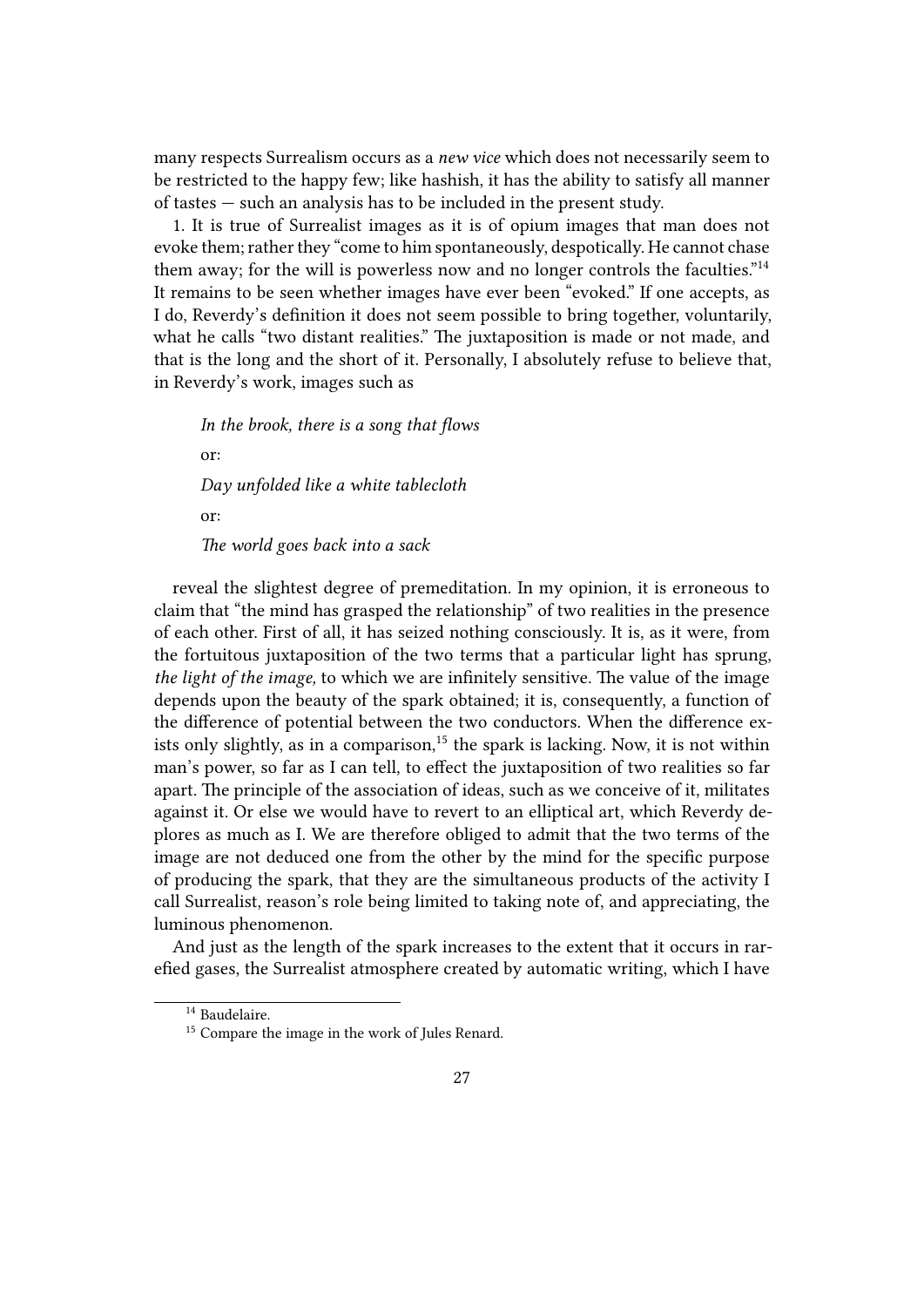wanted to put within the reach of everyone, is especially conducive to the production of the most beautiful images. One can even go so far as to say that in this dizzying race the images appear like the only guideposts of the mind. By slow degrees the mind becomes convinced of the supreme reality of these images. At first limiting itself to submitting to them, it soon realizes that they flatter its reason, and increase its knowledge accordingly. The mind becomes aware of the limitless expanses wherein its desires are made manifest, where the pros and cons are constantly consumed, where its obscurity does not betray it. It goes forward, borne by these images which enrapture it, which scarcely leave it any time to blow upon the fire in its fingers. This is the most beautiful night of all, the *lightning-filled night:* day, compared to it, is night.

The countless kinds of Surrealist images would require a classification which I do not intend to make today. To group them according to their particular affinities would lead me far afield; what I basically want to mention is their common virtue. For me, their greatest virtue, I must confess, is the one that is arbitrary to the highest degree, the one that takes the longest time to translate into practical language, either because it contains an immense amount of seeming contradiction or because one of its terms is strangely concealed; or because, presenting itself as something sensational, it seems to end weakly (because it suddenly closes the angle of its compass), or because it derives from itself a ridiculous *formal* justification, or because it is of a hallucinatory kind, or because it very naturally gives to the abstract the mask of the concrete, or the opposite, or because it implies the negation of some elementary physical property, or because it provokes laughter. Here, in order, are a few examples of it:

#### *The ruby of champagne.* (LAUTRÉAMONT)

*Beautiful as the law of arrested development of the breast in adults, whose propensity to growth is not in proportion to the quantity of molecules that their organism assimilates.* (LAUTRÉAMONT)

*A church stood dazzling as a bell.* (PHILIPPE SOUPAULT)

*In Rrose Sélavy's sleep there is a dwarf issued from a well who comes to eat her bread at night.* (ROBERT DESNOS)

*On the bridge the dew with the head of a tabby cat lulls itself to sleep.* (ANDRÉ BRETON)

*A little to the left, in my firmament foretold, I see — but it's doubtless but a mist of blood and murder — the gleaming glass of liberty's disturbances.* (LOUIS ARAGON)

*In the forest aflame The lions were fresh.* (ROBERT VITRAC)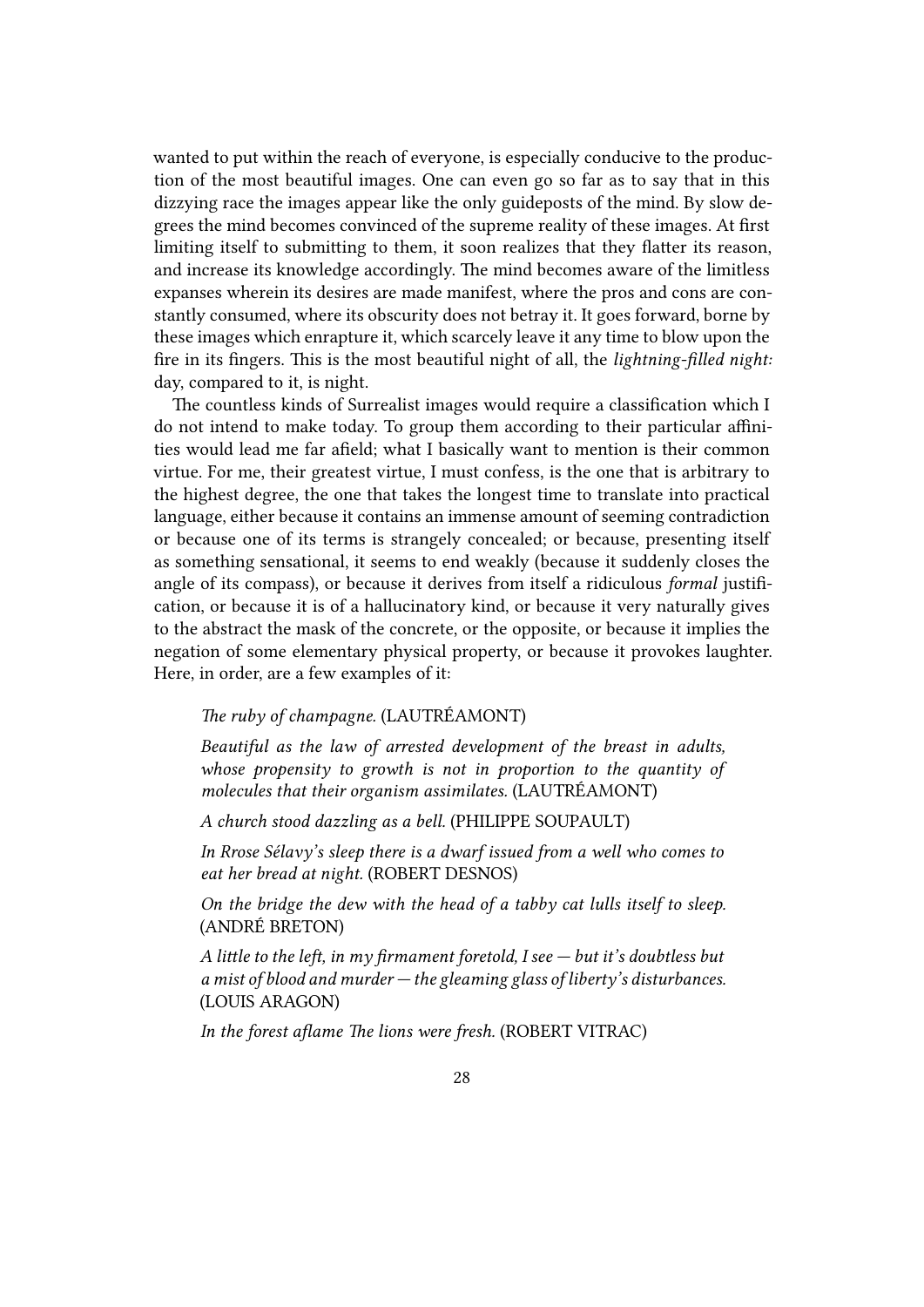*The color of a woman's stockings is not necessarily in the likeness of her eyes, which led a philosopher who it is pointless to mention, to say: "Cephalopods have more reasons to hate progress than do quadrupeds."* (MAX MORISE)

1. Whether we like it or not, there is enough there to satisfy several demands of the mind. All these images seem to attest to the fact that the mind is ripe for something more than the benign joys it allows itself in general. This is the only way it has of turning to its own advantage the ideal quantity of events with which it is entrusted.<sup>16</sup> These images show it the extent of its ordinary dissipation and the drawbacks that it offers for it. In the final analysis, it's not such a bad thing for these images to upset the mind, for to upset the mind is to put it in the wrong. The sentences I quote make ample provision for this. But the mind which relishes them draws therefrom the conviction that it is on the *right track;* on its own, the mind is incapable of finding itself guilty of cavil; it has nothing to fear, since, moreover, it attempts to embrace everything.

2. The mind which plunges into Surrealism relives with glowing excitement the best part of its childhood. For such a mind, it is similar to the certainty with which a person who is drowning reviews once more, in the space of less than a second, all the insurmountable moments of his life. Some may say to me that the parallel is not very encouraging. But I have no intention of encouraging those who tell me that. From childhood memories, and from a few others, there emanates a sentiment of being unintegrated, and then later of *having gone astray,* which I hold to be the most fertile that exists. It is perhaps childhood that comes closest to one's "real life"; childhood beyond which man has at his disposal, aside from his laissez-passer, only a few complimentary tickets; childhood where everything nevertheless conspires to bring about the effective, risk-free possession of oneself. Thanks to Surrealism, it seems that opportunity knocks a second time. It is as though we were still running toward our salvation, or our perdition. In the shadow we again see a precious terror. Thank God, it's still only Purgatory. With a shudder, we cross what the occultists call *dangerous territory.* In my wake I raise up monsters that are lying in wait; they are not yet too ill-disposed toward me, and I am not lost, since I fear them. Here are "the elephants with the heads of women and the flying lions" which used to make Soupault and me tremble in our boots to meet, here is the "soluble fish" which still frightens me slightly. POISSON SOLUBLE, am I not the soluble fish, I was born

<sup>&</sup>lt;sup>16</sup> Let us no forget that, according to Novalis' formula, "there are series of events which run parallel to real events. Men and circumstances generally modify the ideal train of circumstances, so that is seems imperfect; and their consequences are also equally imperfect. Thus it was with the Reformation; instead of Protestantism, we got Lutheranism."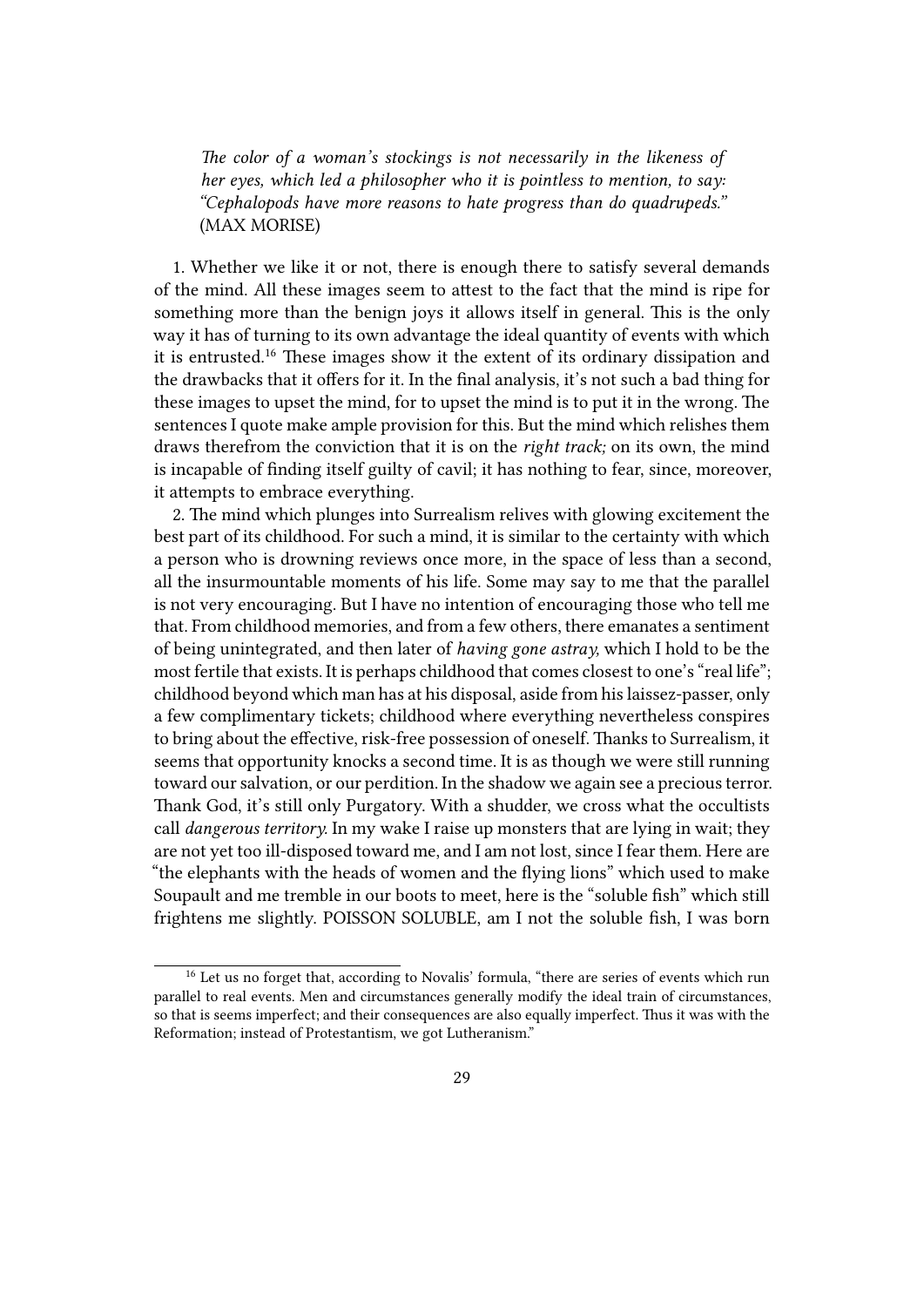under the sign of Pisces, and man is soluble in his thought! The flora and fauna of Surrealism are inadmissible.

3. I do not believe in the establishment of a conventional Surrealist pattern any time in the near future. The characteristics common to all the texts of this kind, including those I have just cited and many others which alone could offer us a logical analysis and a careful grammatical analysis, do not preclude a certain evolution of Surrealist prose in time. Coming on the heels of a large number of essays I have written in this vein over the past five years, most of which I am indulgent enough to think are extremely disordered, the short anecdotes which comprise the balance of this volume offer me a glaring proof of what I am saying. I do not judge them to be any more worthless, because of that, in portraying for the reader the benefits which the Surrealist contribution is liable to make to his consciousness.

Surrealist methods would, moreover, demand to be heard. Everything is valid when it comes to obtaining the desired suddenness from certain associations. The pieces of paper that Picasso and Braque insert into their work have the same value as the introduction of a platitude into a literary analysis of the most rigorous sort. It is even permissible to entitle POEM what we get from the most random assemblage possible (observe, if you will, the syntax) of headlines and scraps of headlines cut out of the newspapers:

#### POEM

A burst of laughter of sapphire in the island of Ceylon

*The most beautiful straws* HAVE A FADED COLOR UNDER THE LOCKS

on an isolated farm *FROM DAY TO DAY* the pleasant grows worse

coffee preaches for its saint THE DAILY ARTISAN OF YOUR BEAUTY MADAM,

*a pair of silk stockings* is not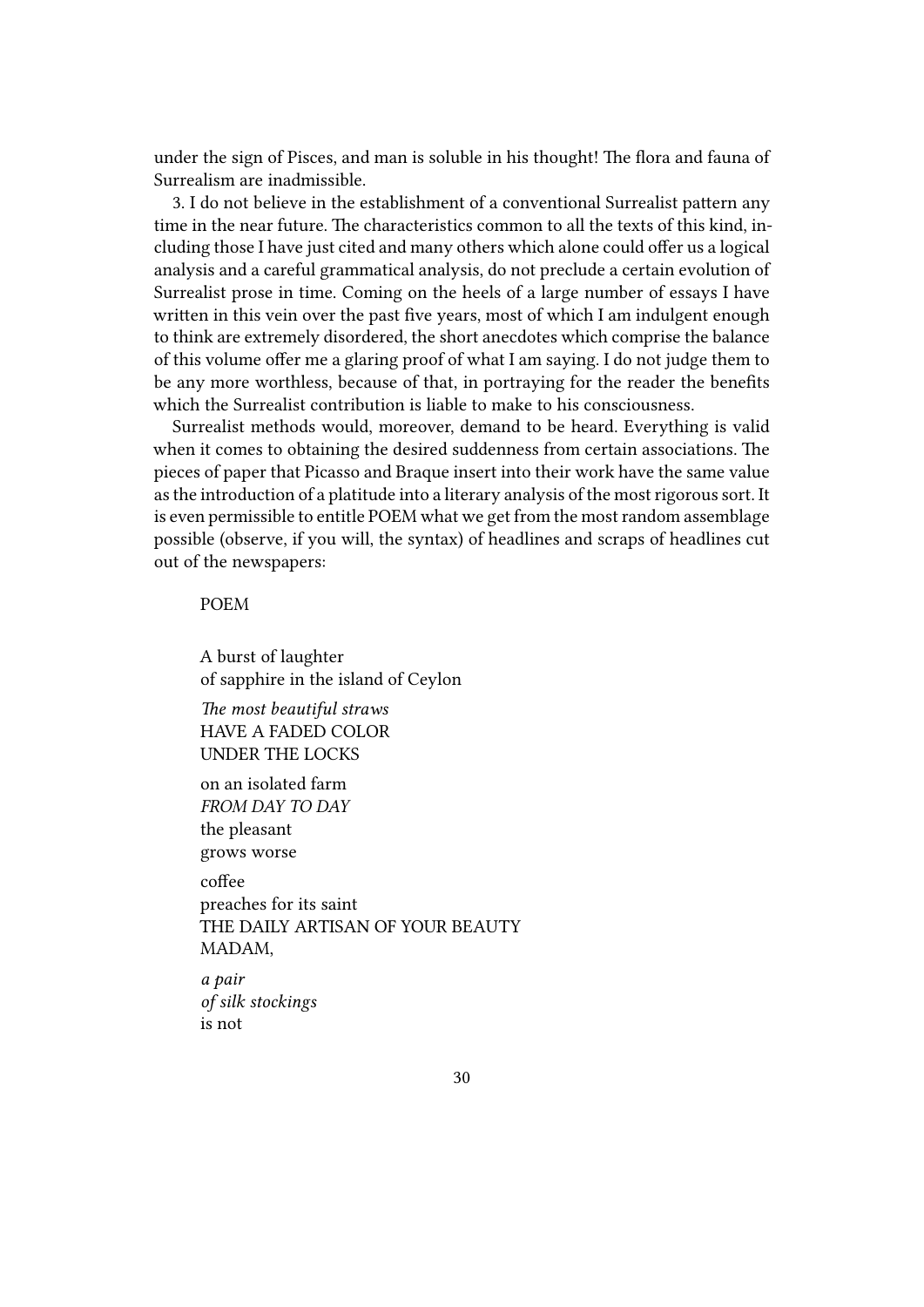A leap into space A STAG

*Love above all* Everything could be worked out so well PARIS IS A BIG VILLAGE

Watch out for the fire that covers THE PRAYER of fair weather

Know that The ultraviolet rays have finished their task *short and sweet*

THE FIRST WHITE PAPER OF CHANCE Red will be

The wandering singer WHERE IS HE? in memory in his house AT THE SUITORS' BALL

What is true for the publication of a book will also hold true for a whole host of other acts as soon as Surrealist methods begin to enjoy widespread favor. When that happens, a new morality must be substituted for the prevailing morality, the source of all our trials and tribulations.)

<sup>&</sup>lt;sup>17</sup> Whatever reservations I may be allowed to make concerning responsibility in general and the medico-legal considerations which determine an individual's degree of responsibility — complete responsibility, irresponsibility, limited responsibility (sic) — however difficult it may be for me to accept the principle of any kind of responsibility, I would like to know how the first punishable offenses, the Surrealist character of which will be clearly apparent, will be *judged.* Will the accused be acquitted, or will he merely be given the benefit of the doubt because of extenuating circumstances? It's a shame that the violation of the laws governing the Press is today scarcely repressed, for if it were not we would soon see a trial of this sort: the accused has published a book which is an outrage to public decency. Several of his "most respected and honorable" fellow citizens have lodged a complaint against him, and he is also charged with slander and libel. There are also all sorts of other charges against him, such as insulting and defaming the army, inciting to murder, rape, etc. The accused, moreover, wastes no time in agreeing with the accusers in "stigmatizing" most of the ideas expressed. His only defense is claiming that he does not consider himself to be the author of his book, said book being no more and no less than a Surrealist concoction which precludes any question of merit or lack of merit on the part of the person who signs it; further, that all he has done is copy a document without offering any opinion thereon, and that he is at least as foreign to the accused text as is the presiding judge himself.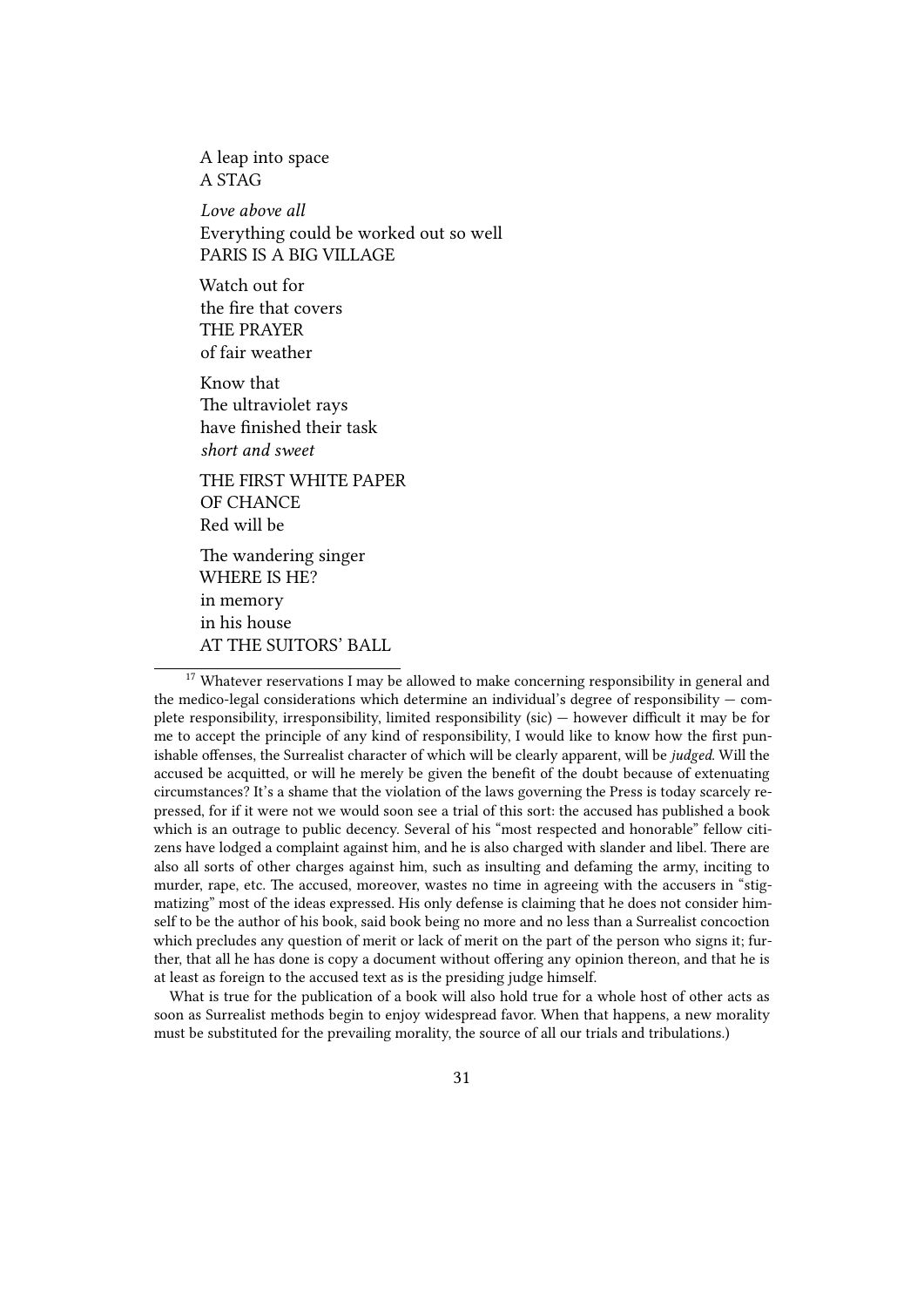I do as I dance What people did, what they're going to do

And we could offer many many more examples. The theater, philosophy, science, criticism would all succeed in finding their bearings there. I hasten to add that future Surrealist techniques do not interest me.

Far more serious, in my opinion<sup>17</sup> – I have intimated it often enough – are the applications of Surrealism to action. To be sure, I do not believe in the prophetic nature of the Surrealist word. "It is the oracle, the things I say."<sup>18</sup> Yes, *as much as I like*, but what of the oracle itself?<sup>19</sup> Men's piety does not fool me. The Surrealist voice that shook Cumae, Dodona, and Delphi is nothing more than the voice which dictates my less irascible speeches to me. My *time* must not be its time, why should this voice help me resolve the childish problem of my destiny? I pretend, unfortunately, to act in a world where, in order to take into account its suggestions, I would be obliged to resort to two kinds of interpreters, one to translate its judgements for me, the other, impossible to find, to transmit to my fellow men whatever sense I could make out of them. This world, in which I endure what I endure (don't go see), this modern world, I mean, what the devil do you want me to do with it? Perhaps the Surrealist voice will be stilled, I have given up trying to keep track of those who have disappeared. I shall no longer enter into, however briefly, the marvelous detailed description of my years and my days. I shall be like Nijinski who was taken last year to the Russian ballet and did not realize what spectacle it was he was seeing. I shall be alone, very alone within myself, indifferent to all the world's ballets. What I have done, what I have left undone, I give it to you.

And ever since I have had a great desire to show forbearance to scientific musing, however unbecoming, in the final analysis, from every point of view. Radios? Fine. Syphilis? If you like. Photography? I don't see any reason why not. The cinema? Three cheers for darkened rooms. War? Gave us a good laugh. The telephone?

<sup>18</sup> Rimbaud.

<sup>19</sup> Still, STILL… We must absolutely get to the bottom of this. Today, June 8, 1924, about one o'clock, the voice whispered to me: "Béthune, Béthune." What did it mean? I have never been to Béthune, and have only the vaguest notion as to where it is located on the map of France. Béthune evokes nothing for me, not even a scene from *The Three Musketeers.* I should have left for Béthune, where perhaps there was something awaiting me; that would have been to simple, really. Someone told me they had read in a book by Chesterton about a detective who, in order to find someone he is looking for in a certain city, simply scoured from roof to cellar the houses which, from the outside, seemed somehow abnormal to him, were it only in some slight detail. This system is as good as any other.

Similarly, in 1919, Soupault went into any number of impossible buildings to ask the concierge whether Philippe Soupault did in fact live there. He would not have been surprised, I suspect, by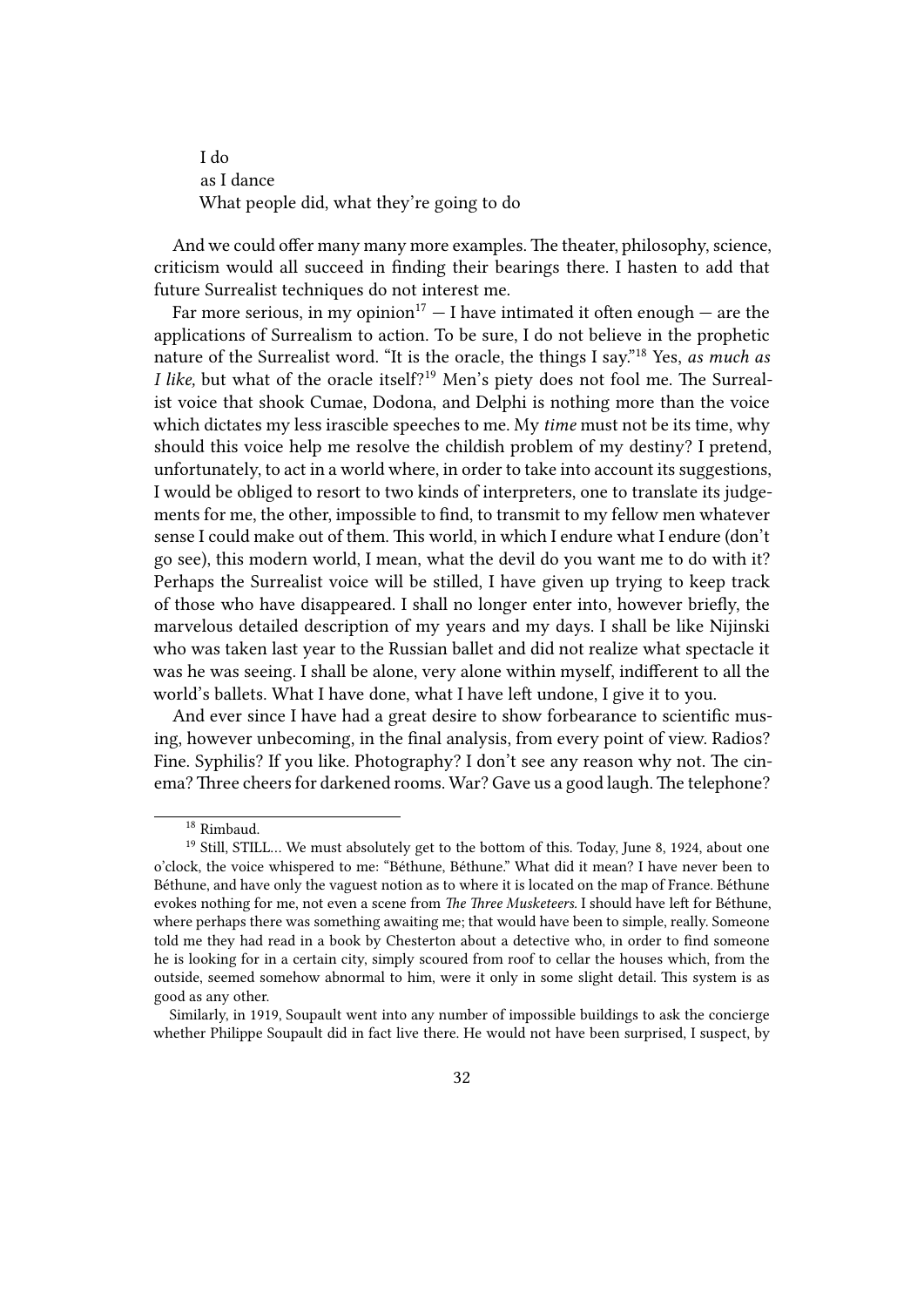Hello. Youth? Charming white hair. Try to make me say thank you: "Thank you." Thank you. If the common man has a high opinion of things which properly speaking belong to the realm of the laboratory, it is because such research has resulted in the manufacture of a machine or the discovery of some serum which the man in the street views as affecting him directly. He is quite sure that they have been trying to improve his lot. I am not quite sure to what extent scholars are motivated by humanitarian aims, but it does not seem to me that this factor constitutes a very marked degree of goodness. I am, of course, referring to true scholars and not to the vulgarizers and popularizers of all sorts who take out patents. In this realm as in any other, I believe in the pure Surrealist joy of the man who, forewarned that all others before him have failed, refuses to admit defeat, sets off from whatever point he chooses, along any other path save a reasonable one, and arrives wherever he can. Such and such an image, by which he deems it opportune to indicate his progress and which may result, perhaps, in his receiving public acclaim, is to me, I must confess, a matter of complete indifference. Nor is the material with which he must perforce encumber himself; his glass tubes or my metallic feathers… As for his method, I am willing to give it as much credit as I do mine. I have seen the inventor of the cutaneous plantar reflex at work; he manipulated his subjects without respite, it was much more than an "examination" he was employing; *it was obvious that he was following no set plan.* Here and there he formulated a remark, distantly, without nonetheless setting down his needle, while his hammer was never still. He left to others the futile task of curing patients. He was wholly consumed by and devoted to that sacred fever.

Surrealism, such as I conceive of it, asserts our complete *nonconformism* clearly enough so that there can be no question of translating it, at the trial of the real world, as evidence for the defense. It could, on the contrary, only serve to justify the complete state of distraction which we hope to achieve here below. Kant's absentmindedness regarding women, Pasteur's absentmindedness about "grapes," Curie's absentmindedness with respect to vehicles, are in this regard profoundly symptomatic. This world is only very relatively in tune with thought, and incidents of this kind are only the most obvious episodes of a war in which I am proud to be participating. "Ce monde n'est que très relativement à la mesure de la pensée et les incidents de ce genre ne sont que les épisodes jusqu'ici les plus marquants d'une guerre d'indépendence à laquelle je me fais gloire de participer." Surrealism is the "invisible ray" which will one day enable us to win out over our opponents. "You are no longer trembling, carcass." This summer the roses are blue; the wood is of glass. The earth, draped in its verdant cloak, makes as little impression upon me as a ghost. It is living and ceasing to live which are imaginary solutions. Existence is elsewhere.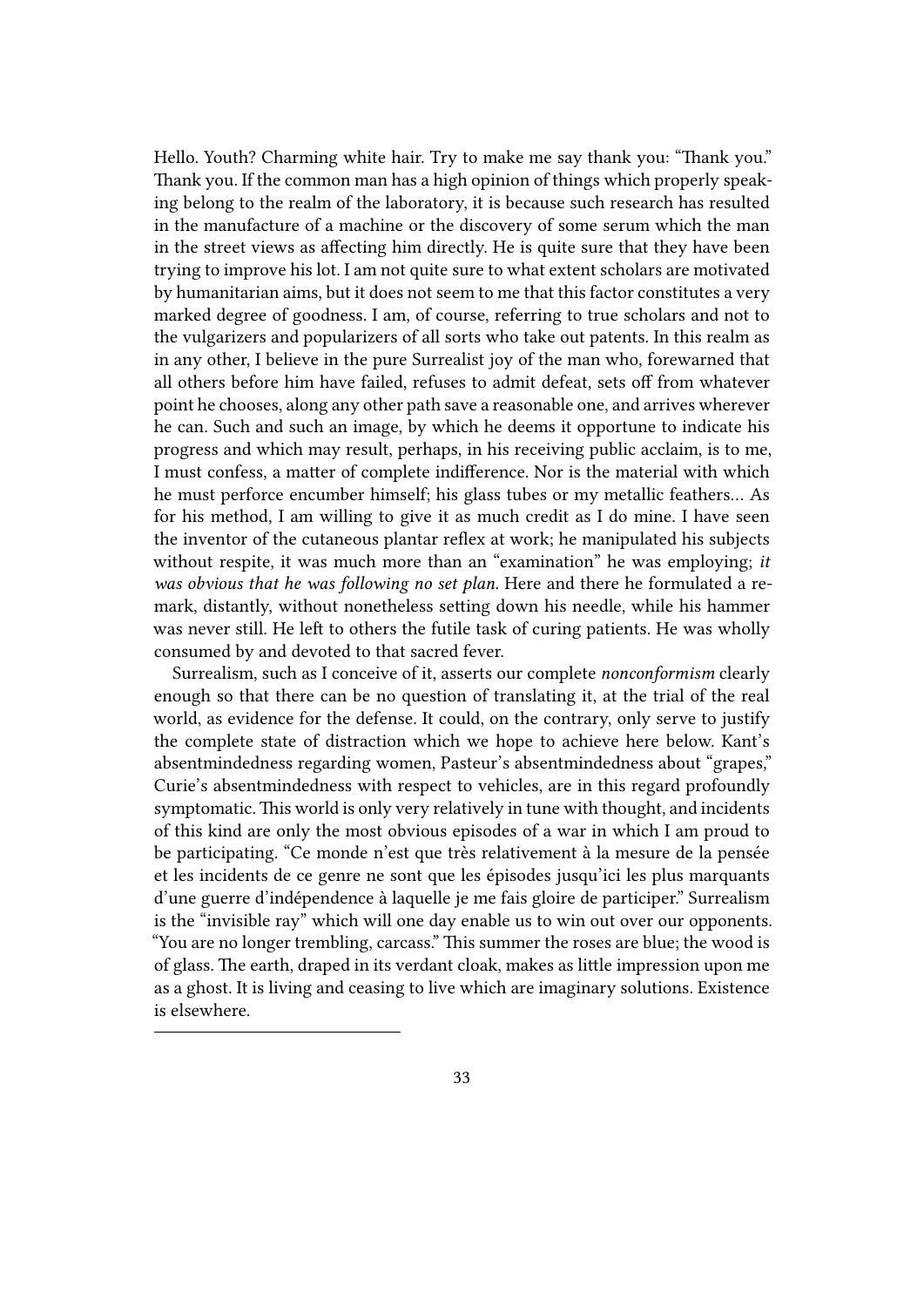an affirmative reply. He would have gone and knocked on his door.